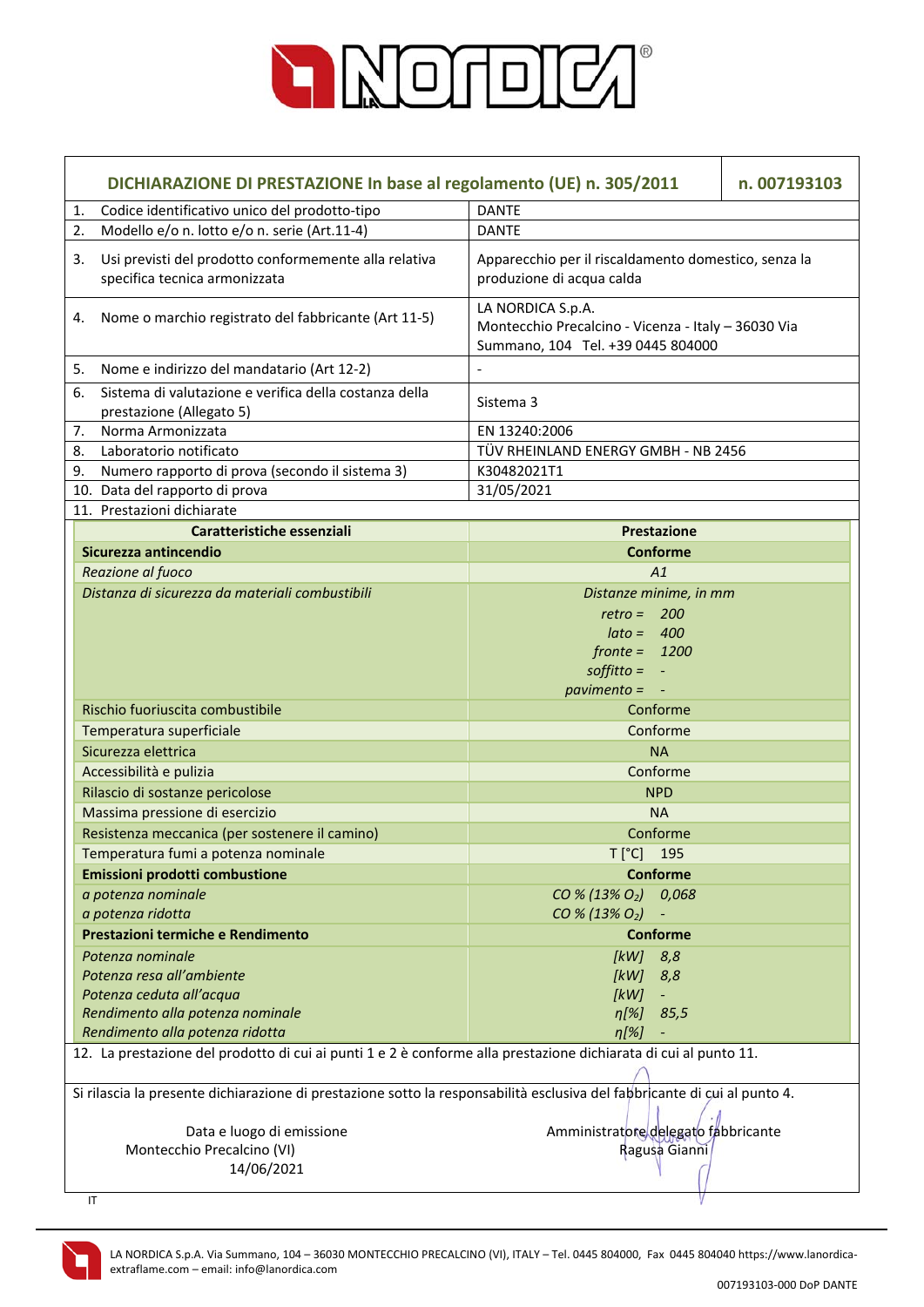

| DECLARATION OF PERFORMANCE According to Regulation (EU) n.305/2011                                                          |                                                                                                               | n. 007193103 |
|-----------------------------------------------------------------------------------------------------------------------------|---------------------------------------------------------------------------------------------------------------|--------------|
| Unique identification code of the product type<br>1.                                                                        | <b>DANTE</b>                                                                                                  |              |
| Model and/or batch and/or serial number (Art.11-4)<br>2.                                                                    | <b>DANTE</b>                                                                                                  |              |
| Intended uses of the product in accordance with<br>3.<br>harmonised technical specification                                 | Domestic heating appliance, without hot water production                                                      |              |
| Name or registered trade mark of the manufacturer<br>4.<br>(Art 11-5)                                                       | LA NORDICA S.p.A.<br>Montecchio Precalcino - Vicenza - Italy - 36030 Via<br>Summano, 104 Tel. +39 0445 804000 |              |
| Name and address of the authorised representative (Art<br>5.<br>$12-2)$                                                     |                                                                                                               |              |
| System of assessment and verification of constancy of<br>6.<br>performance (Annex 5)                                        | System 3                                                                                                      |              |
| Harmonized technical specification<br>7.                                                                                    | EN 13240:2006                                                                                                 |              |
| Notified laboratory<br>8.                                                                                                   | TÜV RHEINLAND ENERGY GMBH - NB 2456                                                                           |              |
| Test report number (type testing under System 3)<br>9.                                                                      | K30482021T1                                                                                                   |              |
| 10. Date of test report                                                                                                     | 31/05/2021                                                                                                    |              |
| 11. Declared performance                                                                                                    |                                                                                                               |              |
| <b>Essential characteristics</b>                                                                                            | <b>Performance</b>                                                                                            |              |
| <b>Fire safety</b>                                                                                                          | Pass                                                                                                          |              |
| <b>Reaction to fire</b>                                                                                                     | A1                                                                                                            |              |
| Safety distance from combustible materials                                                                                  | Minimun distances, in mm                                                                                      |              |
|                                                                                                                             | rear = $200$                                                                                                  |              |
|                                                                                                                             | side = $400$                                                                                                  |              |
|                                                                                                                             | $front = 1200$                                                                                                |              |
|                                                                                                                             | $celing = -$                                                                                                  |              |
|                                                                                                                             | $floor = -$                                                                                                   |              |
| Risk of burning fuel falling out<br>Surface temperature                                                                     | Pass                                                                                                          |              |
| <b>Electrical safety</b>                                                                                                    | Pass<br><b>NA</b>                                                                                             |              |
| Cleanability                                                                                                                |                                                                                                               |              |
|                                                                                                                             | Pass<br><b>NPD</b>                                                                                            |              |
| Discharge of dangerous substances                                                                                           |                                                                                                               |              |
| Maximum operating pressure                                                                                                  | <b>NA</b>                                                                                                     |              |
| Mechanical resistance (to carry a chimney/flue)                                                                             | Pass                                                                                                          |              |
| Flue gas temperature at nominal heat output                                                                                 | T [°C] 195                                                                                                    |              |
| <b>Emission of combustion products</b>                                                                                      | Pass                                                                                                          |              |
| at nominal heat output                                                                                                      | CO % (13% O <sub>2</sub> ) 0,068                                                                              |              |
| at reduced heat output                                                                                                      | CO % (13% O <sub>2</sub> )                                                                                    |              |
| <b>Thermal output and Energy efficiency</b>                                                                                 | Pass                                                                                                          |              |
| Nominal heat output                                                                                                         | 8,8<br>[kW]                                                                                                   |              |
| Room heating output<br><b>Water heating output</b>                                                                          | [kW]<br>8,8<br>[kW]<br>$\overline{\phantom{a}}$                                                               |              |
| Energy efficiency at nominal heat output                                                                                    | $\eta$ [%]<br>85,5                                                                                            |              |
| Energy efficiency at reduced heat output                                                                                    | $\eta$ [%]                                                                                                    |              |
| 12. The performance of the product identified in points 1 and 2 is in conformity with the declared performance in point 11. |                                                                                                               |              |
| This declaration of performance is issued under the sole responsibility of the manufacturer dentified in point 4.           |                                                                                                               |              |
|                                                                                                                             |                                                                                                               |              |
| Place and date of issue                                                                                                     | Manufacturer managing director                                                                                |              |
| Montecchio Precalcino (VI)                                                                                                  | Ragusa Gianni                                                                                                 |              |
| 14/06/2021                                                                                                                  |                                                                                                               |              |
|                                                                                                                             |                                                                                                               |              |
| UK                                                                                                                          |                                                                                                               |              |

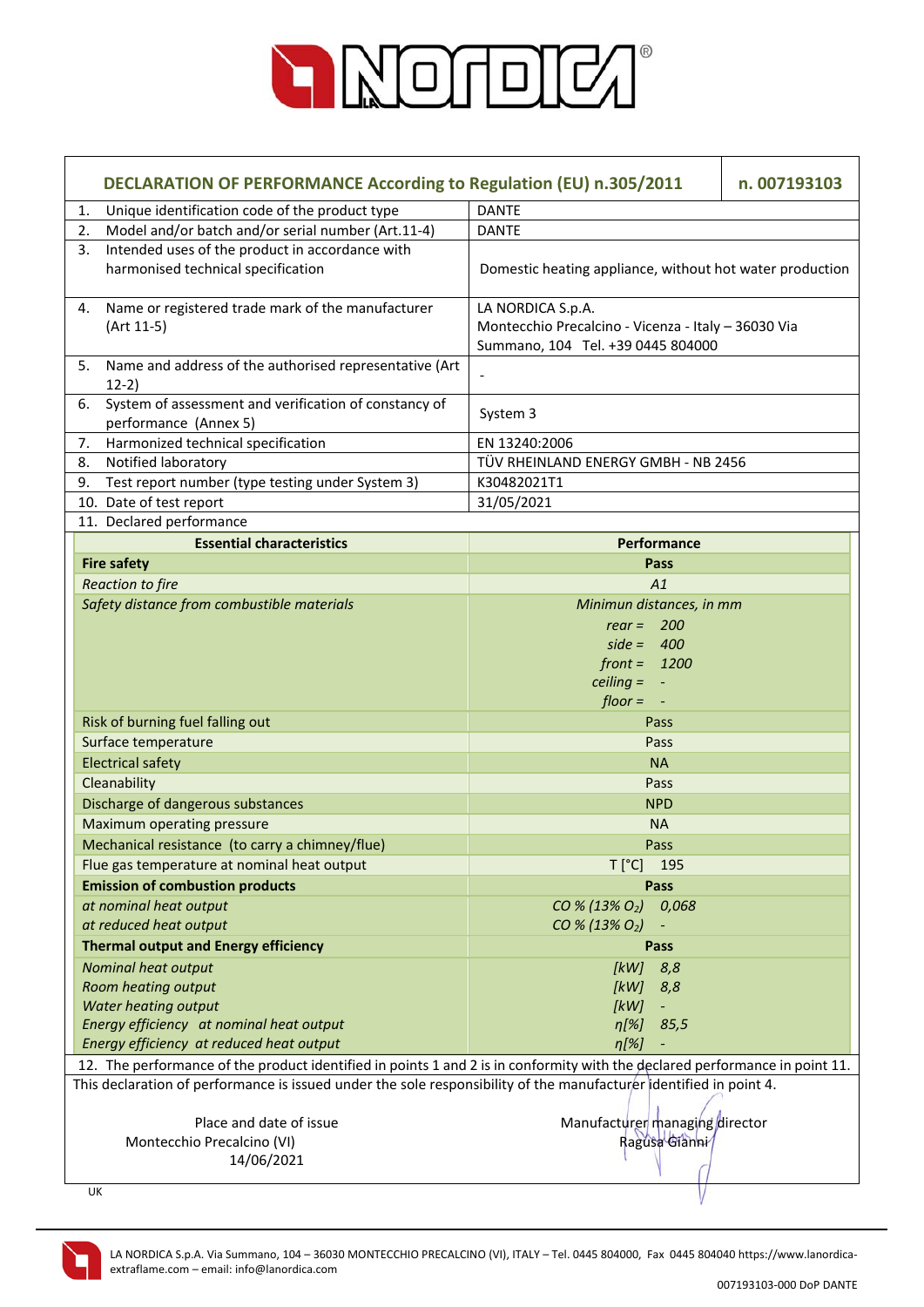

| DÉCLARATION DE PERFORMANCE Selon le règlement (UE) n° 305/2011                                               |                                                                                                               | n. 007193103 |
|--------------------------------------------------------------------------------------------------------------|---------------------------------------------------------------------------------------------------------------|--------------|
| Code d'identification unique du produit-type<br>1.                                                           | <b>DANTE</b>                                                                                                  |              |
| Modèle et/ou n° de lot et/ou n° de série (Art. 11-4)<br>2.                                                   | <b>DANTE</b>                                                                                                  |              |
| Utilisation prévue du produit conformément aux<br>3.                                                         | Appareil pour le chauffage domestique, sans production                                                        |              |
| spécifications techniques harmonisées correspondantes                                                        | d'eau chaude                                                                                                  |              |
| Nom ou marque enregistrée du fabricant (Art. 11-5)<br>4.                                                     | LA NORDICA S.p.A.<br>Montecchio Precalcino - Vicenza - Italy - 36030 Via<br>Summano, 104 Tel. +39 0445 804000 |              |
| Nom et adresse du mandataire (Art. 12-2)<br>5.                                                               |                                                                                                               |              |
| Système d'évaluation et contrôle de la constance de<br>6.                                                    |                                                                                                               |              |
| performance (Annexe 5)                                                                                       | System 3                                                                                                      |              |
| 7.<br>Spécifications techniques harmonisées                                                                  | EN 13240:2006                                                                                                 |              |
| Laboratoire notifié<br>8.                                                                                    | TÜV RHEINLAND ENERGY GMBH - NB 2456                                                                           |              |
| Numéro du rapport d'essai (selon le System 3)<br>9.                                                          | K30482021T1                                                                                                   |              |
| 10. Date du rapport d'essai                                                                                  | 31/05/2021                                                                                                    |              |
| 11. Performance déclarée                                                                                     |                                                                                                               |              |
| <b>Caractéristiques essentielles</b>                                                                         | Performance                                                                                                   |              |
| Sécurité anti-incendie                                                                                       | <b>Conforme</b>                                                                                               |              |
| Réaction au feu                                                                                              | A1                                                                                                            |              |
| Distance de sécurité aux matériaux combustibles                                                              | Distance minimum, en mm                                                                                       |              |
|                                                                                                              | $arrière = 200$                                                                                               |              |
|                                                                                                              | $c \hat{o} t \hat{e} = 400$                                                                                   |              |
|                                                                                                              | avant = $1200$                                                                                                |              |
|                                                                                                              | $sol = -$                                                                                                     |              |
|                                                                                                              | $f$ ond = $-$                                                                                                 |              |
| Risque de fuite de combustible                                                                               | Conforme                                                                                                      |              |
| Température de surface                                                                                       | Conforme                                                                                                      |              |
| Sécurité électrique                                                                                          | <b>NA</b>                                                                                                     |              |
| Facilité d'accès et nettoyage                                                                                | Conforme                                                                                                      |              |
| Emission de substances dangereuses                                                                           | <b>NPD</b>                                                                                                    |              |
| Pression maximale de service                                                                                 | <b>NA</b>                                                                                                     |              |
| Résistance mécanique (pour soutenir la cheminée)                                                             | Conforme                                                                                                      |              |
| Température des fumées puissance nominale                                                                    | $T[^{\circ}C]$ 195                                                                                            |              |
| Émission des produits de combustion                                                                          | <b>Conforme</b>                                                                                               |              |
| Puissance nominale                                                                                           | CO % (13% O <sub>2</sub> ) 0.068                                                                              |              |
| Puissance réduite                                                                                            | CO % (13% O <sub>2</sub> )                                                                                    |              |
| <b>Performance thermique et Rendement</b>                                                                    | <b>Conforme</b>                                                                                               |              |
| Puissance nominale                                                                                           | 8,8<br>[kW]                                                                                                   |              |
| Puissance rendue à la chambre<br>Puissance rendue à l'eau                                                    | [kW]<br>8,8<br>[kW]                                                                                           |              |
| Rendement à la puissance nominale                                                                            | $\eta$ [%] 85,5                                                                                               |              |
| Rendement à la puissance réduite                                                                             | $\eta$ [%]                                                                                                    |              |
| 12. La performance du produit citée aux points 1 et 2 est conforme à la performance déclarée au point 11.    |                                                                                                               |              |
|                                                                                                              |                                                                                                               |              |
| Cette déclaration de performance est délivrée sous la responsabilité exclusive du fabricant cité au point 4. |                                                                                                               |              |
| Date et lieu d'émission                                                                                      | Administrateur délégué du fabricant                                                                           |              |
| Montecchio Precalcino (VI)                                                                                   | Ragusa Gianni                                                                                                 |              |
| 14/06/2021                                                                                                   |                                                                                                               |              |
|                                                                                                              | Unlbook                                                                                                       |              |
| FR                                                                                                           |                                                                                                               |              |

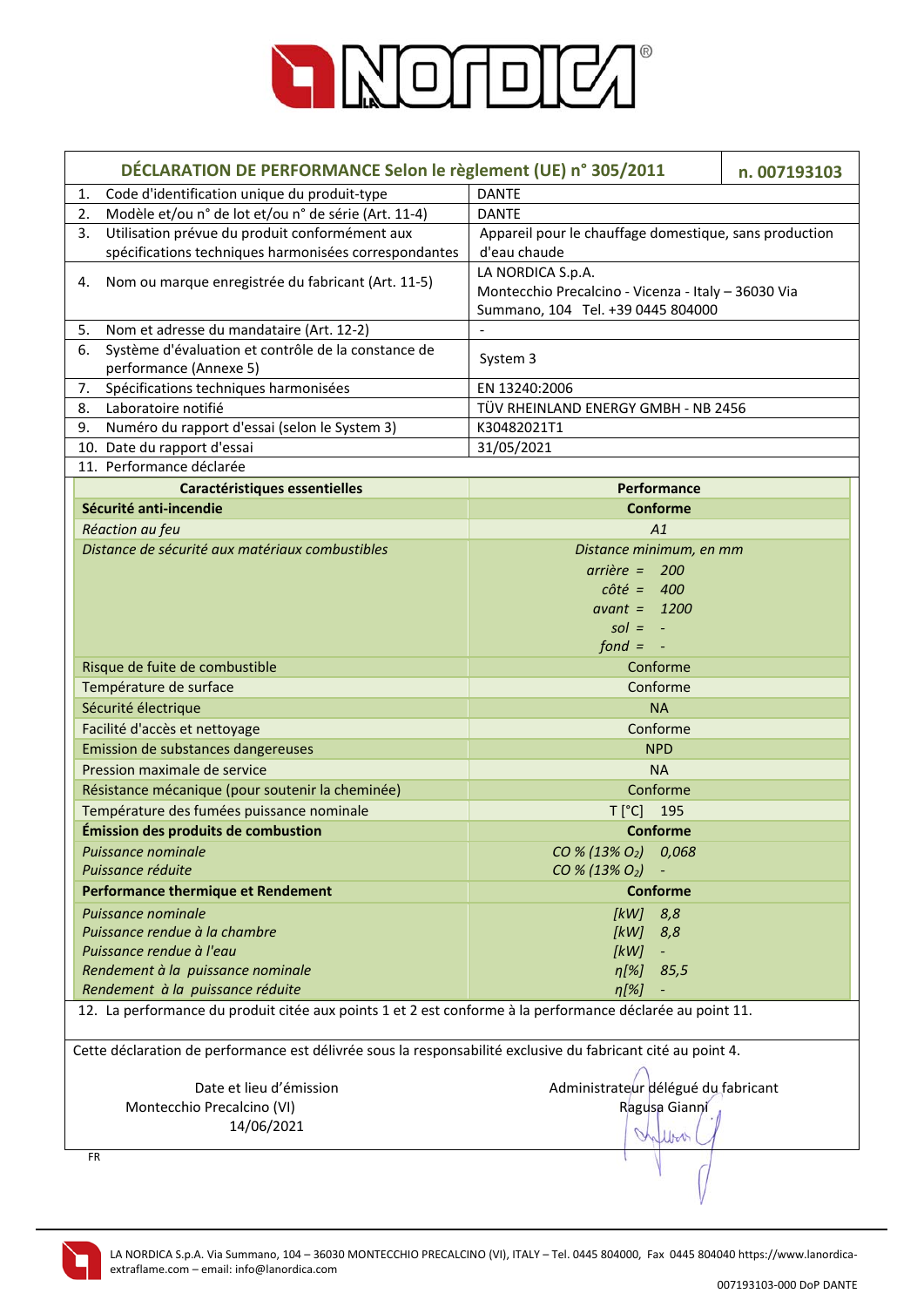

| LEISTUNGSERKLÄRUNG Gemäß der Verordnung (EG) Nr. 305/2011                                                             |                                                        | n. 007193103 |
|-----------------------------------------------------------------------------------------------------------------------|--------------------------------------------------------|--------------|
| Eindeutiger Identifikationscode des Produktes - Typ<br>1.                                                             | <b>DANTE</b>                                           |              |
| 2.<br>Modell und/oder Losnr. und/oder Seriennr. (Art.11-4)                                                            | <b>DANTE</b>                                           |              |
| Vorgesehene Verwendung des Produkts in<br>3.                                                                          |                                                        |              |
| Übereinstimmung mit der geltenden harmonisierten                                                                      | Heizgerät für den Privatgebrauch ohne                  |              |
| technischen Spezifikation                                                                                             | Warmwasserproduktion                                   |              |
|                                                                                                                       | LA NORDICA S.p.A.                                      |              |
| Name oder registriertes Warenzeichen des Herstellers<br>4.                                                            | Montecchio Precalcino - Vicenza - Italy - 36030 Via    |              |
| (Art 11-5)                                                                                                            | Summano, 104 Tel. +39 0445 804000                      |              |
| Name und Adresse des Auftragnehmers (Art 12-2)<br>5.                                                                  |                                                        |              |
| System zur Bewertung und Überprüfung der<br>6.                                                                        | System 3                                               |              |
| Leistungsbeständigkeit (Anlage 5)                                                                                     |                                                        |              |
| Harmonisierte technische Spezifikation<br>7.                                                                          | EN 13240:2006                                          |              |
| <b>Benanntes Labor</b><br>8.                                                                                          | TÜV RHEINLAND ENERGY GMBH - NB 2456                    |              |
| Nummer des Prüfberichts (gemäß System 3)<br>9.                                                                        | K30482021T1                                            |              |
| 10. Datum des Prüfberichts                                                                                            | 31/05/2021                                             |              |
| 11. Erklärte Leistungen                                                                                               |                                                        |              |
| <b>Wesentliche Merkmale</b>                                                                                           | Leistungen                                             |              |
| <b>Brandschutz</b>                                                                                                    | <b>Konform</b>                                         |              |
| <b>Brandverhalten</b>                                                                                                 | A1                                                     |              |
| Abstand von brennbarem Material                                                                                       | Mindestabstand, in mm                                  |              |
|                                                                                                                       | Rückseite = 200                                        |              |
|                                                                                                                       | Seite $= 400$                                          |              |
|                                                                                                                       | Vorderseite = $1200$                                   |              |
|                                                                                                                       | $Himmel = -$                                           |              |
|                                                                                                                       | Boden $= -$                                            |              |
| Gefahr Brennstoffaustritt                                                                                             | Konform                                                |              |
| Oberflächentemperatur                                                                                                 | Konform                                                |              |
| <b>Elektrische Sicherheit</b>                                                                                         | <b>NA</b>                                              |              |
| Zugänglichkeit und Reinigung                                                                                          | Konform                                                |              |
| Ausstoß gefährlicher Substanzen                                                                                       | <b>NPD</b>                                             |              |
| <b>Maximaler Betriebsdruck</b>                                                                                        | <b>NA</b>                                              |              |
| Mechanische Festigkeit (um den Kamin zu tragen)                                                                       | Konform                                                |              |
| Rauchgastemperatur nennleistung                                                                                       | T [°C] 195                                             |              |
| <b>Emission von Verbrennungsprodukten</b>                                                                             | Konform                                                |              |
| Nennleistung                                                                                                          | CO % (13% O <sub>2</sub> )<br>0,068                    |              |
| Reduzierte Leistung                                                                                                   | CO % (13% O <sub>2</sub> )<br>$\overline{\phantom{a}}$ |              |
| Thermische Leistungen und Wirkungsgrad                                                                                | <b>Konform</b>                                         |              |
| Nennleistung                                                                                                          | 8,8<br>[kW]                                            |              |
| Der Umgebung gelieferte Leistung                                                                                      | [kW]<br>8,8                                            |              |
| Dem Wasser gelieferte Leistung                                                                                        | [kW]<br>$\overline{\phantom{a}}$                       |              |
| Wirkungsgrad Nennleistung                                                                                             | $\eta$ [%]<br>85,5                                     |              |
| Wirkungsgrad Reduzierte Leistung                                                                                      | $\eta$ [%]                                             |              |
| 12. Die Leistung des Produktes gemäß den Punkten 1 und 2 entspricht der erklärten Leistung nach Punkt 11.             |                                                        |              |
| Die vorliegende Leistungserklärung wird unter ausschließlicher Verantwortung des Herstellers erlassen, siehe Punkt 4. |                                                        |              |
|                                                                                                                       |                                                        |              |
| Geschäftsführer des Herstellers                                                                                       | Datum und Austellungsort                               |              |
| Montecchio Precalcino (VI)                                                                                            | Ragusa Gianni                                          |              |
| 14/06/2021                                                                                                            |                                                        |              |
|                                                                                                                       |                                                        |              |
| DE                                                                                                                    | WHA                                                    |              |
|                                                                                                                       |                                                        |              |
|                                                                                                                       |                                                        |              |
|                                                                                                                       |                                                        |              |

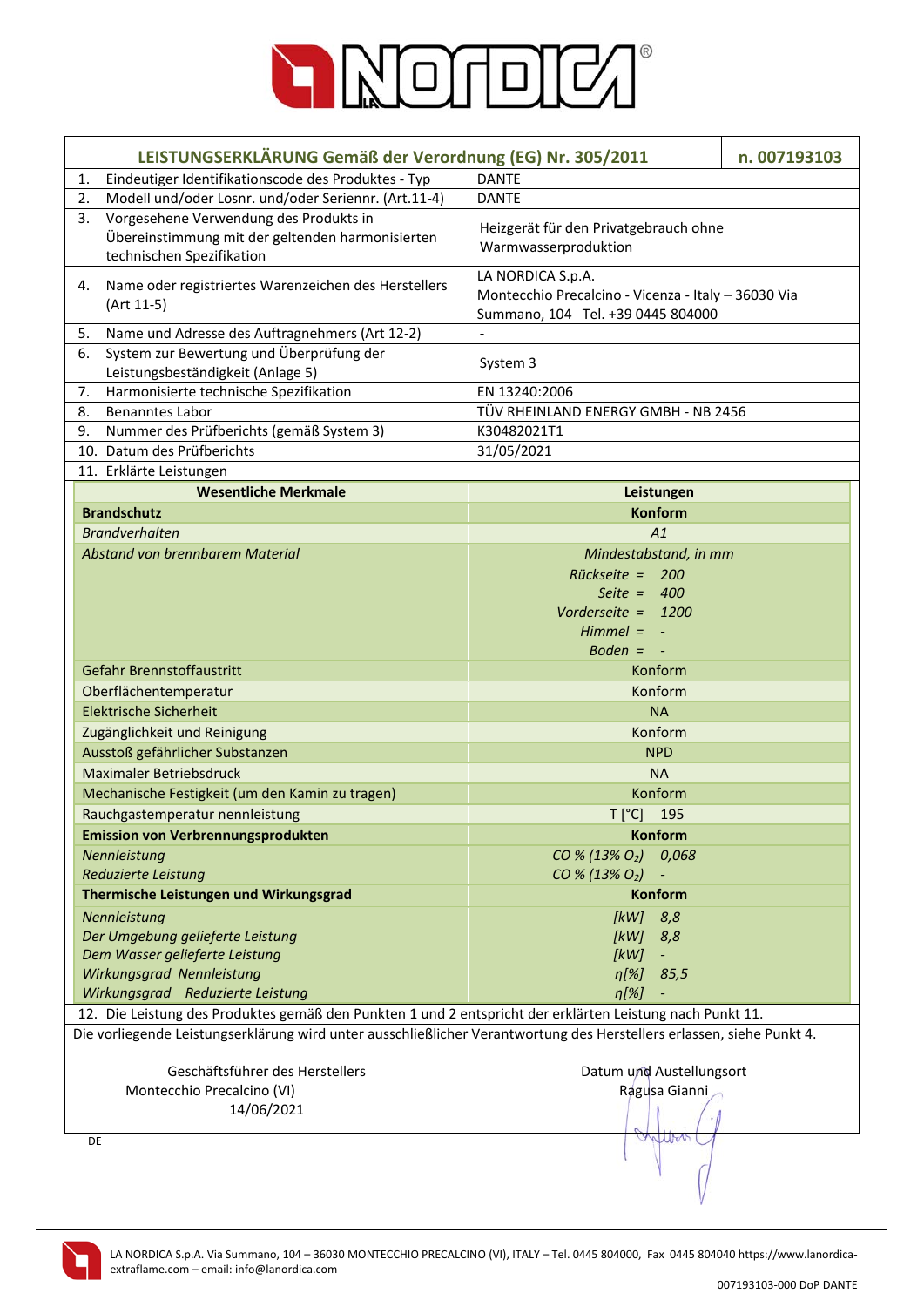

|    | DECLARACIÓN DE PRESTACIÓN Conforme al reglamento (UE) n. 305/2011<br>n. 007193103                                                  |                                                                                                               |  |  |
|----|------------------------------------------------------------------------------------------------------------------------------------|---------------------------------------------------------------------------------------------------------------|--|--|
| 1. | Código de identificación único del producto-tipo                                                                                   | <b>DANTE</b>                                                                                                  |  |  |
| 2. | Modelo y/o n. º de lote y/o n. º de serie (Art.11-4)                                                                               | <b>DANTE</b>                                                                                                  |  |  |
| 3. | Usos previstos del producto de conformidad con las<br>especificaciones técnicas armonizadas correspondientes                       | Aparato de calefacción doméstica, sin producción de agua<br>caliente                                          |  |  |
| 4. | Nombre o marca registrada del fabricante (Art 11-5)                                                                                | LA NORDICA S.p.A.<br>Montecchio Precalcino - Vicenza - Italy - 36030 Via<br>Summano, 104 Tel. +39 0445 804000 |  |  |
| 5. | Nombre y dirección del mandatario (Art 12-2)                                                                                       |                                                                                                               |  |  |
| 6. | Sistema de valoración y verificación de la constancia de<br>la prestación (Anexo 5)                                                | Sistema 3                                                                                                     |  |  |
| 7. | Especificación técnica armonizada                                                                                                  | EN 13240:2006                                                                                                 |  |  |
| 8. | Laboratorio notificado                                                                                                             | TÜV RHEINLAND ENERGY GMBH - NB 2456                                                                           |  |  |
| 9. | Número de informe de prueba (según el System 3)                                                                                    | K30482021T1                                                                                                   |  |  |
|    | 10. Fecha del informe de la prueba                                                                                                 | 31/05/2021                                                                                                    |  |  |
|    | 11. Prestaciones declaradas                                                                                                        |                                                                                                               |  |  |
|    | <b>Características esenciales</b>                                                                                                  | Prestación                                                                                                    |  |  |
|    | <b>Seguridad contra incendios</b>                                                                                                  | <b>Conforme</b>                                                                                               |  |  |
|    | Reacción al fuego                                                                                                                  | A1                                                                                                            |  |  |
|    | Distancia de materiales combustibles                                                                                               | Distancia mínima, en mm                                                                                       |  |  |
|    |                                                                                                                                    | $rev\acute{e}s = 200$                                                                                         |  |  |
|    |                                                                                                                                    | $lado = 400$                                                                                                  |  |  |
|    |                                                                                                                                    | $f$ rente = 1200                                                                                              |  |  |
|    |                                                                                                                                    | $cielo = -$                                                                                                   |  |  |
|    |                                                                                                                                    | suelo $= -$                                                                                                   |  |  |
|    | Riesgo de pérdida de combustible                                                                                                   | Conforme                                                                                                      |  |  |
|    | Temperatura superficial                                                                                                            | Conforme                                                                                                      |  |  |
|    | Seguridad eléctrica                                                                                                                | <b>NA</b>                                                                                                     |  |  |
|    | Accesibilidad y limpieza                                                                                                           | Conforme                                                                                                      |  |  |
|    | Emisión de sustancias peligrosas                                                                                                   | <b>NPD</b>                                                                                                    |  |  |
|    | Presión máxima de trabajo                                                                                                          | <b>NA</b>                                                                                                     |  |  |
|    | Resistencia mecánica (de soporte de la chimenea)                                                                                   | Conforme                                                                                                      |  |  |
|    | Temperatura de humos potencia nominal                                                                                              | $T[^{\circ}C]$<br>195                                                                                         |  |  |
|    | Emisiones de productos de combustión                                                                                               | <b>Conforme</b>                                                                                               |  |  |
|    | Potencia nominal                                                                                                                   | CO % (13% O <sub>2</sub> ) 0,068                                                                              |  |  |
|    | Potencia reducida                                                                                                                  | CO % (13% O <sub>2</sub> )                                                                                    |  |  |
|    | Prestaciones térmica y Rendimiento                                                                                                 | <b>Conforme</b>                                                                                               |  |  |
|    | Potencia nominal                                                                                                                   | $[kW]$ 8,8                                                                                                    |  |  |
|    | Potencia suministrada al entorno                                                                                                   | [kW]<br>8,8                                                                                                   |  |  |
|    | Potencia cedida al agua                                                                                                            | [kW]                                                                                                          |  |  |
|    | Rendimiento Potencia nominal                                                                                                       | η[%]<br>85,5                                                                                                  |  |  |
|    | Rendimiento Potencia reducida                                                                                                      | $\eta[\%]$                                                                                                    |  |  |
|    | 12. La prestación del producto según se establece en los puntos 1 y 2 cumple con las prestaciones declaradas según el punto<br>11. |                                                                                                               |  |  |
|    | Se expide esta declaración de prestación bajo la responsabilidad exclusiva del fabricante, según se establece en el punto 4.       |                                                                                                               |  |  |
|    | Fecha y lugar de emisión                                                                                                           | Administrador director fabricante                                                                             |  |  |
|    | Montecchio Precalcino (VI)                                                                                                         | Ragusa Gianni                                                                                                 |  |  |
|    | 14/06/2021                                                                                                                         |                                                                                                               |  |  |
|    | ES                                                                                                                                 |                                                                                                               |  |  |
|    |                                                                                                                                    |                                                                                                               |  |  |

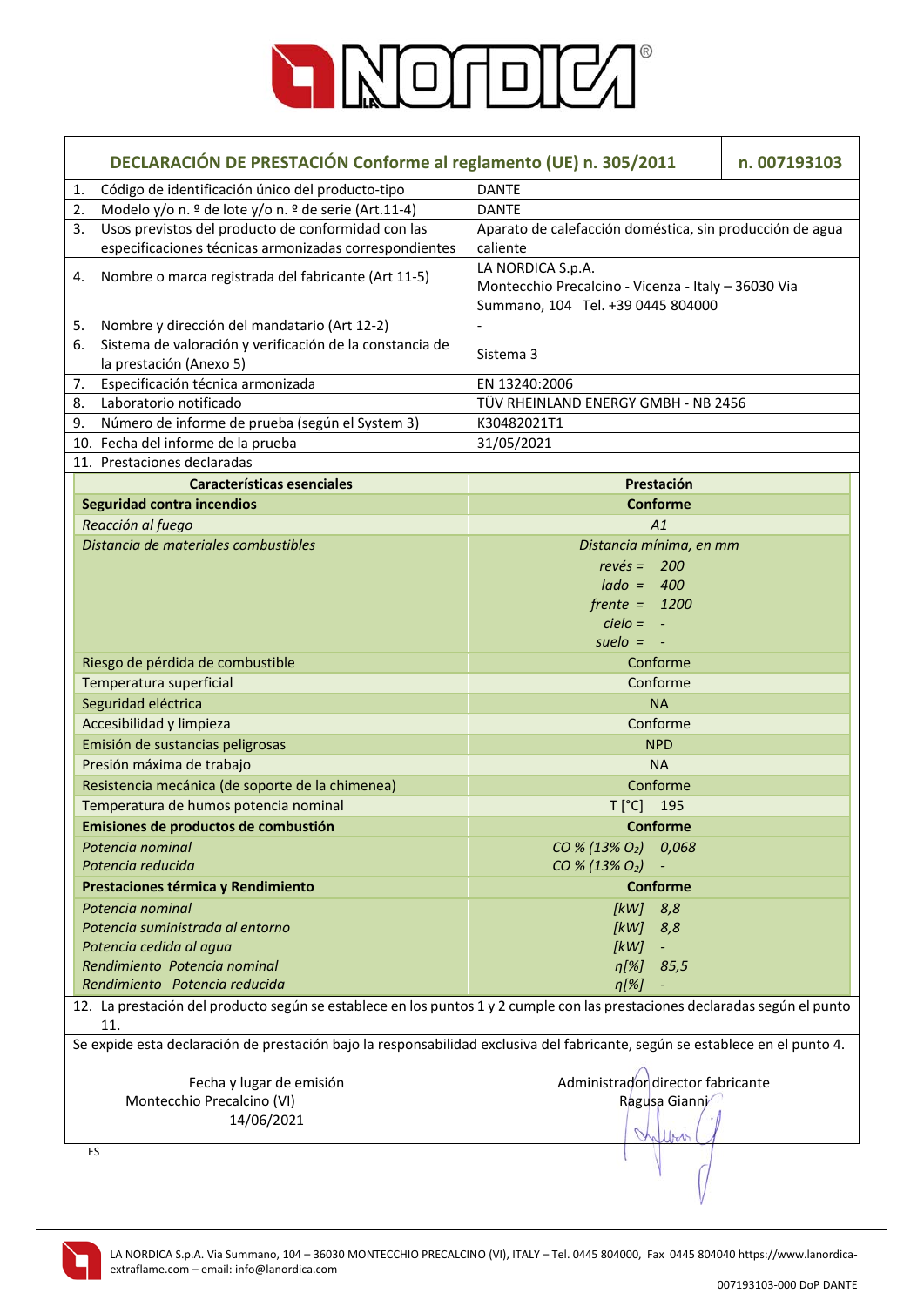

| DECLARAÇÃO DE DESEMPENHO Em base com o regulamento (UE) nº.305/2011<br>n. 007193103                                             |                                                                                                               |  |
|---------------------------------------------------------------------------------------------------------------------------------|---------------------------------------------------------------------------------------------------------------|--|
| Código de identificação único do produto-tipo<br>1.                                                                             | <b>DANTE</b>                                                                                                  |  |
| Modelo e/ou nº. lote e/ou nº. série (Art.11-4)<br>2.                                                                            | <b>DANTE</b>                                                                                                  |  |
| Utilização prevista do produto em conformidade com a<br>3.<br>respectiva técnica especifica harmonizada                         | Aparelho para aquecimento doméstico, sem produção de<br>água quente                                           |  |
| Nome ou marca registada pelo fabricante (Art 11-5)<br>4.                                                                        | LA NORDICA S.p.A.<br>Montecchio Precalcino - Vicenza - Italy - 36030 Via<br>Summano, 104 Tel. +39 0445 804000 |  |
| Nome e endereço do mandatário (Art 12-2)<br>5.                                                                                  | $\overline{\phantom{a}}$                                                                                      |  |
| Sistema de avaliação e verificação da regularidade do<br>6.<br>desempenho (Anexo 5)                                             | Sistema 3                                                                                                     |  |
| 7.<br>Específica técnica harmonizada                                                                                            | EN 13240:2006                                                                                                 |  |
| Laboratório notificado<br>8.                                                                                                    | TÜV RHEINLAND ENERGY GMBH - NB 2456                                                                           |  |
| Número relação de prova (em base ao System 3)<br>9.                                                                             | K30482021T1                                                                                                   |  |
| 10. Data do relação de prova                                                                                                    | 31/05/2021                                                                                                    |  |
| 11. Desempenhos declarados                                                                                                      |                                                                                                               |  |
| Características essenciais                                                                                                      | Desempenho                                                                                                    |  |
| Segurança anti-incêndio                                                                                                         | Em conformidade                                                                                               |  |
| Reação ao fogo                                                                                                                  | A1                                                                                                            |  |
| Distância de materiais combustíveis                                                                                             | Distância mínima, em mm                                                                                       |  |
|                                                                                                                                 | traseira $=$<br>200                                                                                           |  |
|                                                                                                                                 | $lado = 400$                                                                                                  |  |
|                                                                                                                                 | $f$ rente = 1200                                                                                              |  |
|                                                                                                                                 | $teto = -$                                                                                                    |  |
|                                                                                                                                 | $\textit{solo} = -$                                                                                           |  |
| Risco de vazamento de combustível                                                                                               | Em conformidade                                                                                               |  |
| Temperatura superficial                                                                                                         | Em conformidade                                                                                               |  |
| Segurança elétrica                                                                                                              | <b>NA</b>                                                                                                     |  |
| Acessibilidade e limpeza                                                                                                        | Em conformidade                                                                                               |  |
| Libertação de substâncias perigosas                                                                                             | <b>NPD</b>                                                                                                    |  |
| Máxima pressão de exercício                                                                                                     | <b>NA</b>                                                                                                     |  |
| Resistência mecânica (para suportar a chaminé)                                                                                  | Em conformidade                                                                                               |  |
| Temperatura fumos potência nominal                                                                                              | $T[^{\circ}C]$<br>195                                                                                         |  |
| Emissões de produtos de combustão                                                                                               | <b>Em conformidade</b>                                                                                        |  |
| Potência nominal                                                                                                                | CO % (13% O <sub>2</sub> ) 0,068                                                                              |  |
| Potência reduzida                                                                                                               | $CO % (13% O2) -$                                                                                             |  |
| Desempenho térmico e Rendimento                                                                                                 | Em conformidade                                                                                               |  |
| Potência nominal                                                                                                                | $[kW]$ 8,8                                                                                                    |  |
| Potência libertada no ambiente                                                                                                  | [kW]<br>8,8                                                                                                   |  |
| Potência cedida à água                                                                                                          | [kW]                                                                                                          |  |
| Rendimento Potência nominal                                                                                                     | $\eta[\%]$<br>85,5                                                                                            |  |
| Rendimento Potência reduzida                                                                                                    | $\eta$ [%]                                                                                                    |  |
| 12. O desempenho do produto ao qual se referem os pontos 1 e 2 estão em conformidade com o desempenho declarado<br>no ponto 11. |                                                                                                               |  |
| É emitida a presente declaração de desempenho sob a responsabilidade exclusiva do fabricante referido no ponto 4.               |                                                                                                               |  |
| Data e local de emissão                                                                                                         | Administrador legal do fabricante                                                                             |  |
| Montecchio Precalcino (VI)                                                                                                      | Ragusa Gianni /                                                                                               |  |
| 14/06/2021                                                                                                                      | Milbor                                                                                                        |  |
| PT                                                                                                                              |                                                                                                               |  |

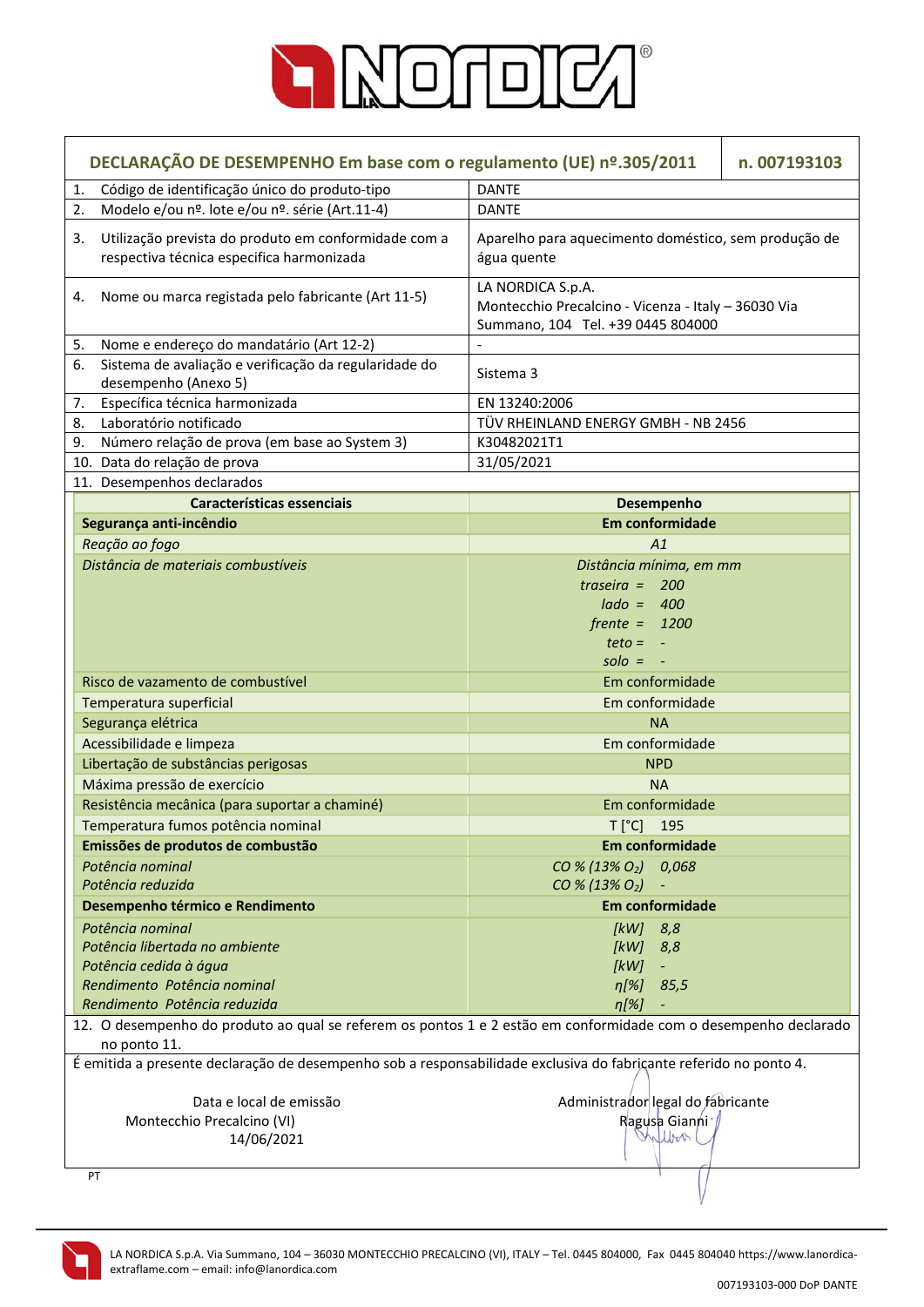

| YDEEVNEDEKLARATION I henhold til forordning (EU) nr. 305/2011                                                              |                                                                                                               | n. 007193103 |
|----------------------------------------------------------------------------------------------------------------------------|---------------------------------------------------------------------------------------------------------------|--------------|
| Produkttypens unikke identifikationskode<br>1.                                                                             | <b>DANTE</b>                                                                                                  |              |
| Model og/eller partinr. og/eller serienr. (Art.11-4)<br>2.                                                                 | <b>DANTE</b>                                                                                                  |              |
| Tilsigtede anvendelser af produktet i overensstemmelse<br>3.<br>med den pågældende harmoniserede tekniske<br>specifikation | Apparat til boligopvarmning uden produktion af varmt<br>vand                                                  |              |
| Fabrikantens navn eller registreret varemærke (Art 11-5)<br>4.                                                             | LA NORDICA S.p.A.<br>Montecchio Precalcino - Vicenza - Italy - 36030 Via<br>Summano, 104 Tel. +39 0445 804000 |              |
| Navn og adresse på den bemyndigede repræsentant (Art<br>5.<br>$12-2)$                                                      |                                                                                                               |              |
| System til vurdering og kontrol af ydeevnens konstans<br>6.<br>(Bilag 5)                                                   | Sistema 3                                                                                                     |              |
| Harmoniseret teknisk specifikation<br>7.                                                                                   | EN 13240:2006                                                                                                 |              |
| Notificeret laboratorium<br>8.                                                                                             | TÜV RHEINLAND ENERGY GMBH - NB 2456                                                                           |              |
| Nummer testrapport (baseret på System 3)<br>9.                                                                             | K30482021T1                                                                                                   |              |
| 10. Dato for testrapport                                                                                                   | 31/05/2021                                                                                                    |              |
| 11. Deklarerede ydeevner                                                                                                   |                                                                                                               |              |
| Væsentlige egenskaber                                                                                                      | Ydeevne                                                                                                       |              |
| <b>Brandsikkerhed</b>                                                                                                      | I overensstemmelse                                                                                            |              |
| Reaktion på brand                                                                                                          | A1                                                                                                            |              |
| Afstand fra brændbart materialer                                                                                           | Mindste afstand, i mm                                                                                         |              |
|                                                                                                                            | bagside = $200$                                                                                               |              |
|                                                                                                                            | side = $400$                                                                                                  |              |
|                                                                                                                            | forside = $1200$                                                                                              |              |
|                                                                                                                            | $I$ oft = $-$                                                                                                 |              |
|                                                                                                                            | jorden $= -$                                                                                                  |              |
| Risiko for udslip af brændsel                                                                                              | I overensstemmelse                                                                                            |              |
| Overfladetemperatur                                                                                                        | I overensstemmelse                                                                                            |              |
| <b>Elektrisk sikkerhed</b>                                                                                                 | <b>NA</b>                                                                                                     |              |
| Tilgængelighed og rengøring                                                                                                | Loverensstemmelse                                                                                             |              |
| Frigivelse af farlige stoffer                                                                                              | <b>NPD</b>                                                                                                    |              |
| Maksimalt driftstryk                                                                                                       | <b>NA</b>                                                                                                     |              |
| Mekanisk styrke (til at støtte skorstenen)                                                                                 | I overensstemmelse                                                                                            |              |
| Røggastemperatur nominel effekt                                                                                            | $\mathsf{T}\left[ \text{ }^{\circ}\mathsf{C}\right]$<br>195                                                   |              |
| Emissioner forbrændingsprodukter                                                                                           | I overensstemmelse                                                                                            |              |
| Nominel effekt                                                                                                             | $CO % (13% O2)$ 0,068                                                                                         |              |
| Nedsat effekt                                                                                                              | CO % (13% O <sub>2</sub> )                                                                                    |              |
| Termiske ydeevner og Ydelse                                                                                                | I overensstemmelse                                                                                            |              |
| Nominel effekt                                                                                                             | 8,8<br>[kW]                                                                                                   |              |
| Effekt overført til omgivelserne<br>Effekt overført til vandet                                                             | [kW]<br>8,8                                                                                                   |              |
| Ydelse Nominel effekt                                                                                                      | [kW]<br>÷<br>$\eta[\%]$<br>85,5                                                                               |              |
| Ydelse Nedsat effekt                                                                                                       | $\eta$ [%]                                                                                                    |              |
| 12. Ydeevnen for det produkt, der er anført i punkt 1 og 2, er i overensstemmelse med den deklarerede ydeevne i punkt 11.  |                                                                                                               |              |
| Denne ydeevnedeklaration udstedes på eneansvar af den fabrikant, der er anført i punkt 4,                                  |                                                                                                               |              |
| Dato og udstedelsessted                                                                                                    | Producentens administrerende direktør                                                                         |              |
| Montecchio Precalcino (VI)                                                                                                 | Ragusa Gianni /                                                                                               |              |
| 14/06/2021                                                                                                                 | Wilbert                                                                                                       |              |
| DK                                                                                                                         |                                                                                                               |              |

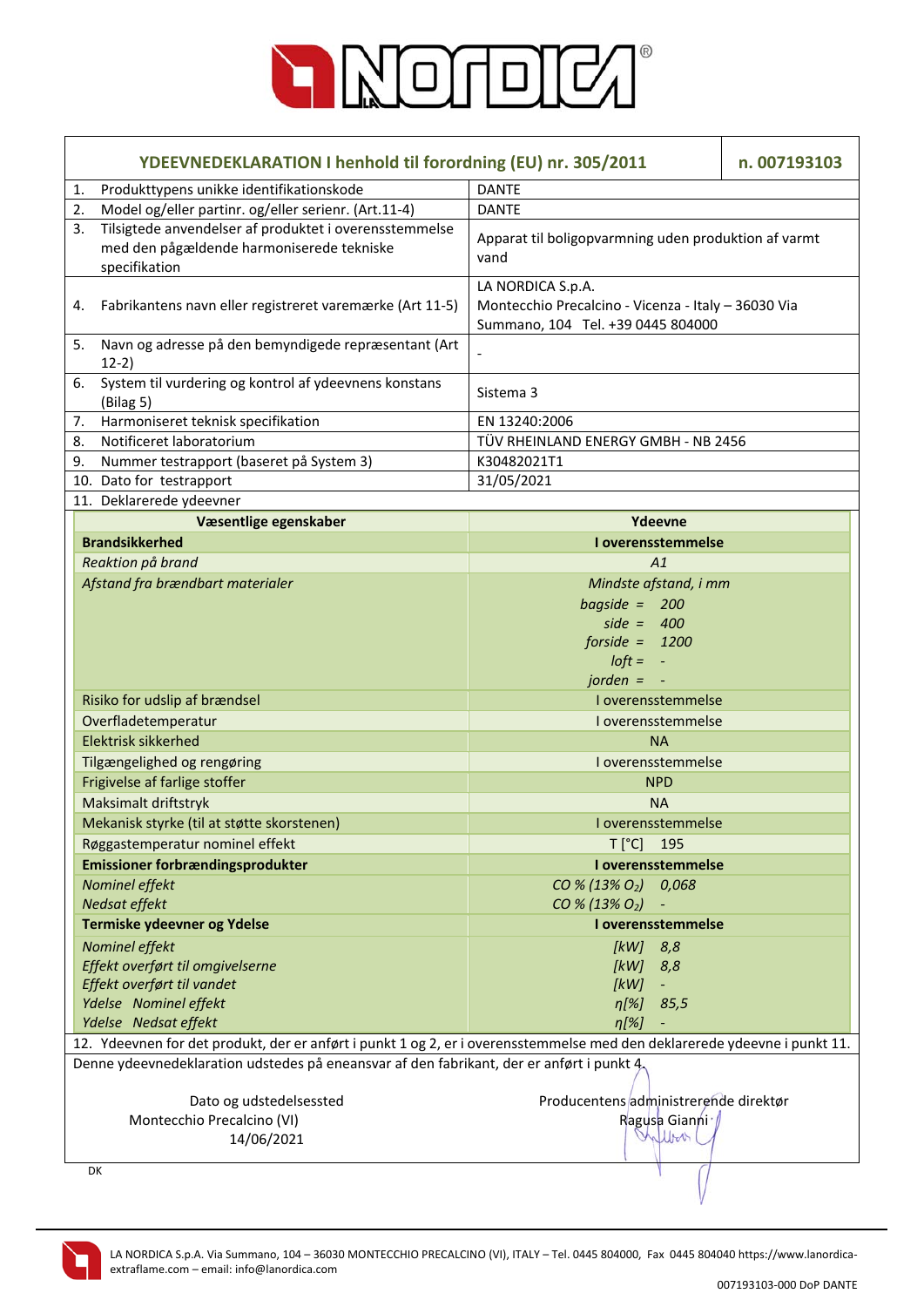

|    | PRESTANDADEKLARATION Enlighet med förordningen (EU) nr. 305/2011<br>n. 007193103                                            |                                                                                                               |  |
|----|-----------------------------------------------------------------------------------------------------------------------------|---------------------------------------------------------------------------------------------------------------|--|
| 1. | Unik identifikationskod för produkttypen                                                                                    | <b>DANTE</b>                                                                                                  |  |
| 2. | Modell och/eller partinummer och/eller serienr. (Art.11-<br>4)                                                              | <b>DANTE</b>                                                                                                  |  |
| 3. | Avsedd användning av produkten i enlighet med de<br>tillämpliga harmoniserade tekniska specifikationerna                    | Värmeapparat för hushållsbruk, utan varmvattenberedning                                                       |  |
| 4. | Namn eller märke som registrerats av tillverkaren (Art<br>$11-5)$                                                           | LA NORDICA S.p.A.<br>Montecchio Precalcino - Vicenza - Italy - 36030 Via<br>Summano, 104 Tel. +39 0445 804000 |  |
| 5. | Ombudets namn och adress (Art 12-2)                                                                                         |                                                                                                               |  |
| 6. | System för bedömning och kontroll av den fortlöpande<br>prestandan (Bilaga 5)                                               | Sistema 3                                                                                                     |  |
| 7. | Harmoniserad teknisk specifikation                                                                                          | EN 13240:2006                                                                                                 |  |
| 8. | Deklarerat laboratorium                                                                                                     | TÜV RHEINLAND ENERGY GMBH - NB 2456                                                                           |  |
| 9. | Nr. provrapport (baserat på System 3)                                                                                       | K30482021T1                                                                                                   |  |
|    | 10. Datum för provningsrapporten                                                                                            | 31/05/2021                                                                                                    |  |
|    | 11. Deklarerade prestationer                                                                                                |                                                                                                               |  |
|    | Grundläggande egenskaper                                                                                                    | Prestanda                                                                                                     |  |
|    | <b>Brandskydd</b>                                                                                                           | Överensstämmer                                                                                                |  |
|    | <b>Reaktion mot eld</b>                                                                                                     | A1                                                                                                            |  |
|    | Avstånd från brännbart material                                                                                             | Minimiavstånd, i mm                                                                                           |  |
|    |                                                                                                                             | bak = $200$                                                                                                   |  |
|    |                                                                                                                             | sida = $400$                                                                                                  |  |
|    |                                                                                                                             | $frame = 1200$                                                                                                |  |
|    |                                                                                                                             | $tak = -$                                                                                                     |  |
|    |                                                                                                                             | $mark = -$                                                                                                    |  |
|    | Risk för bränslespill                                                                                                       | Överensstämmer                                                                                                |  |
|    | Ytans temperatur                                                                                                            | Överensstämmer                                                                                                |  |
|    | Elsäkerhet                                                                                                                  | <b>NA</b>                                                                                                     |  |
|    | Tillgänglighet och rengöring                                                                                                | Överensstämmer                                                                                                |  |
|    | Utsläpp av farliga ämnen                                                                                                    | <b>NPD</b>                                                                                                    |  |
|    | Maximalt arbetstryck                                                                                                        | <b>NA</b>                                                                                                     |  |
|    | Mekanisk hållfasthet (för att stödja kaminen)                                                                               | Överensstämmer                                                                                                |  |
|    | Röktemperatur nominell effekt                                                                                               | $T[^{\circ}C]$<br>195                                                                                         |  |
|    | Utsläpp av förbränningsprodukter                                                                                            | Överensstämmer                                                                                                |  |
|    | Nominell effekt                                                                                                             | CO % (13% O <sub>2</sub> ) 0,068                                                                              |  |
|    | Reducerad effekt                                                                                                            | CO % (13% O <sub>2</sub> )                                                                                    |  |
|    | Termisk prestanda och Avkastning                                                                                            | Överensstämmer                                                                                                |  |
|    | Nominell effekt                                                                                                             | [kW]<br>8,8                                                                                                   |  |
|    | Effekt som ges till omgivningen                                                                                             | [kW]<br>8,8                                                                                                   |  |
|    | Effekt som överförs till vattnet                                                                                            | [kW]                                                                                                          |  |
|    | Avkastning Nominell effekt                                                                                                  | $\eta[\%]$<br>85,5                                                                                            |  |
|    | Avkastning Reducerad effekt                                                                                                 | $\eta[\%]$                                                                                                    |  |
|    | 12. Prestandan hos den produkt som avses i punkterna 1 och 2 överensstämmer med den prestanda som deklareras i punkt<br>11. |                                                                                                               |  |
|    | Denna prestandadeklaration lämnas under det egna ansvaret hos tillverkaren som avses i punkt 4.                             |                                                                                                               |  |
|    | Datum och ort för utfärdande                                                                                                | Tillverkarens Verkställande Direktör                                                                          |  |
|    | Montecchio Precalcino (VI)                                                                                                  | Ragusa Gianni                                                                                                 |  |
|    | 14/06/2021                                                                                                                  |                                                                                                               |  |
|    | <b>SE</b>                                                                                                                   |                                                                                                               |  |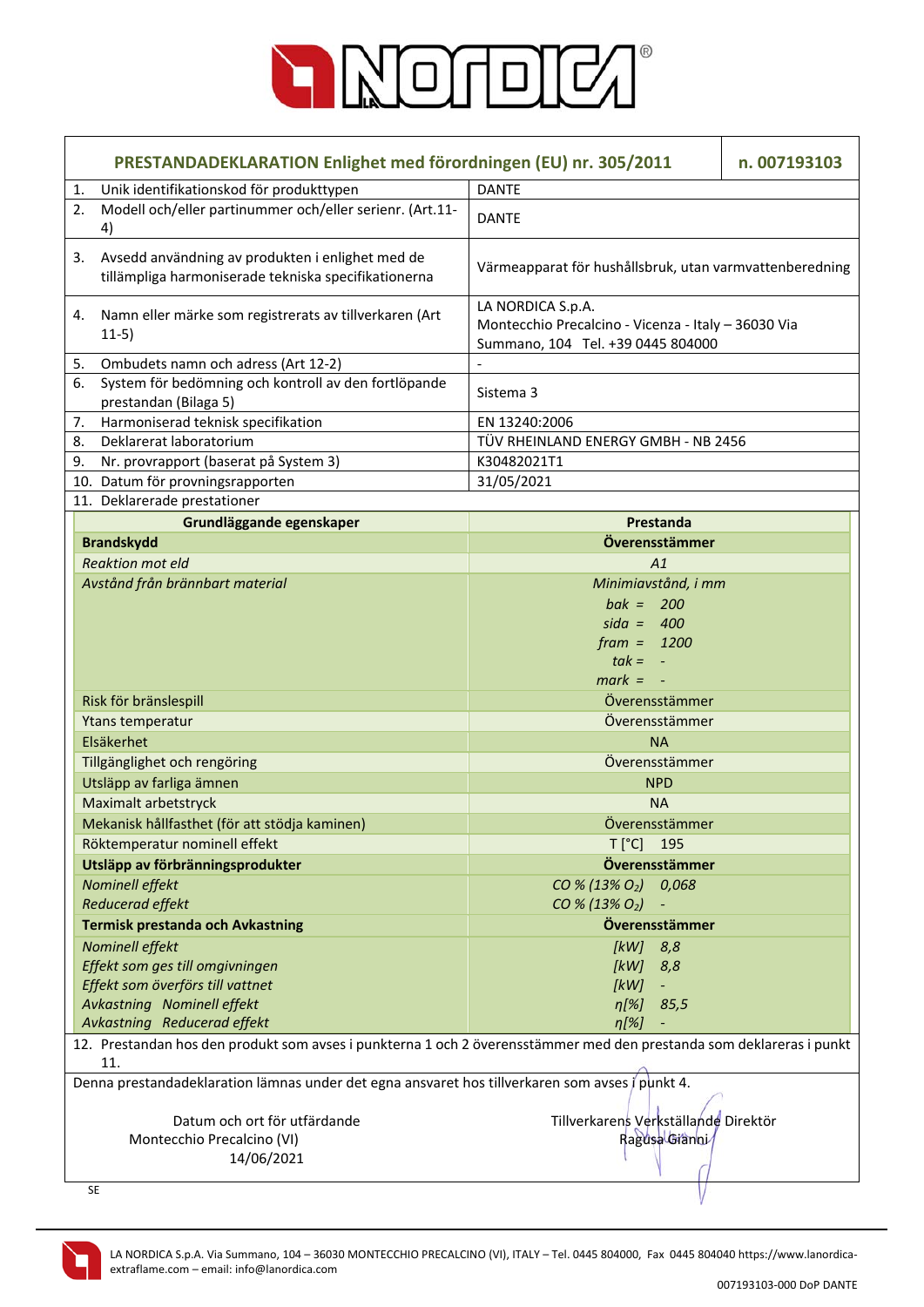

|    | YTELSESERKLÆRING Etter forordning (EEC) nr. 305/2011                                                        |                                                                                                               | n. 007193103 |  |  |
|----|-------------------------------------------------------------------------------------------------------------|---------------------------------------------------------------------------------------------------------------|--------------|--|--|
| 1. | Entydig identifikasjonskode for produkttypen                                                                | <b>DANTE</b>                                                                                                  |              |  |  |
| 2. | Modell og/eller partinr. og/eller serienr. (Art. 11-4)                                                      | <b>DANTE</b>                                                                                                  |              |  |  |
| 3. | Tilsiktede bruksområder for produktet, i samsvar med<br>den relevante harmoniserte tekniske spesifikasjonen | Apparat for oppvarming av boliger, uten<br>varmtvannsproduksjon                                               |              |  |  |
| 4. | Navn eller registrert varemerke til produsenten (Art. 11-<br>5)                                             | LA NORDICA S.p.A.<br>Montecchio Precalcino - Vicenza - Italy - 36030 Via<br>Summano, 104 Tel. +39 0445 804000 |              |  |  |
| 5. | Navn og adresse til representant (Art. 12-2)                                                                |                                                                                                               |              |  |  |
| 6. | System for vurdering og kontroll av byggevarens<br>konstante ytelse (Vedlegg 5)                             | Sistema 3                                                                                                     |              |  |  |
| 7. | Harmonisert teknisk spesifikasjon                                                                           | EN 13240:2006                                                                                                 |              |  |  |
| 8. | Teknisk kontrollorgan                                                                                       | TÜV RHEINLAND ENERGY GMBH - NB 2456                                                                           |              |  |  |
| 9. | Testrapport (på grunnlag av System 3)                                                                       | K30482021T1                                                                                                   |              |  |  |
|    | 10. Dato for testrapport                                                                                    | 31/05/2021                                                                                                    |              |  |  |
|    | 11. Erklærte ytelser                                                                                        |                                                                                                               |              |  |  |
|    | Vesentlige egenskaper                                                                                       | Ytelse                                                                                                        |              |  |  |
|    | <b>Brannsikring</b>                                                                                         | <b>Konform</b>                                                                                                |              |  |  |
|    | Flammemotstand                                                                                              | A1                                                                                                            |              |  |  |
|    | Avstand fra brennbare materialer                                                                            | Minimums avstand, i mm                                                                                        |              |  |  |
|    |                                                                                                             | bakside = $200$                                                                                               |              |  |  |
|    |                                                                                                             | side = $400$                                                                                                  |              |  |  |
|    |                                                                                                             | $framside = 1200$                                                                                             |              |  |  |
|    |                                                                                                             | $himmel =$                                                                                                    |              |  |  |
|    |                                                                                                             | $s$ okkel =                                                                                                   |              |  |  |
|    | Fare for utslipp av brensel                                                                                 | Konform                                                                                                       |              |  |  |
|    | Overflatetemperatur                                                                                         | Konform                                                                                                       |              |  |  |
|    | Elektrisk sikkerhet                                                                                         | <b>NA</b>                                                                                                     |              |  |  |
|    | Tilgangsmulighet og rengjøring                                                                              | Konform                                                                                                       |              |  |  |
|    | Skiller ut farlige substanser                                                                               | <b>NPD</b>                                                                                                    |              |  |  |
|    | Maksimalt driftstrykk                                                                                       | <b>NA</b>                                                                                                     |              |  |  |
|    | Mekanisk motstand (for å støtte skorsteinen)                                                                | Conforme                                                                                                      |              |  |  |
|    | Røykgasstemperatur nominell kraft                                                                           | $T[^{\circ}C]$<br>195                                                                                         |              |  |  |
|    | Forbrenningsutslipp                                                                                         | <b>Konform</b>                                                                                                |              |  |  |
|    | <b>Nominell kraft</b>                                                                                       | CO % (13% O <sub>2</sub> ) 0.068                                                                              |              |  |  |
|    | <b>Redusert kraft</b>                                                                                       | CO % (13% O <sub>2</sub> )                                                                                    |              |  |  |
|    | Termiske ytelser og Ytelse                                                                                  | <b>Konform</b>                                                                                                |              |  |  |
|    | <b>Nominell kraft</b>                                                                                       | [kW]<br>8,8                                                                                                   |              |  |  |
|    | Varmeavgivelse til rom                                                                                      | [kW]<br>8,8                                                                                                   |              |  |  |
|    | Varmeavgivelse til vann                                                                                     | [kW]<br>$\overline{\phantom{a}}$                                                                              |              |  |  |
|    | <b>Ytelse Nominell kraft</b>                                                                                | $\eta[\%]$<br>85,5                                                                                            |              |  |  |
|    | Ytelse Redusert kraft                                                                                       | $\eta[\%]$                                                                                                    |              |  |  |
|    | 12. Produktets ytelse som angitt i nr. 1 og 2, er i samsvar med ytelsen angitt i nr. 11.                    |                                                                                                               |              |  |  |
|    | Denne ytelseserklæringen er utstedt på eget ansvar av produsenten, som angitt i nr. 4.                      |                                                                                                               |              |  |  |
|    | Dato og sted for utstedelse                                                                                 | Administrerende direktør produsent                                                                            |              |  |  |
|    | Montecchio Precalcino (VI)                                                                                  | RagusalGianni                                                                                                 |              |  |  |
|    | 14/06/2021                                                                                                  |                                                                                                               |              |  |  |
|    | NO                                                                                                          |                                                                                                               |              |  |  |

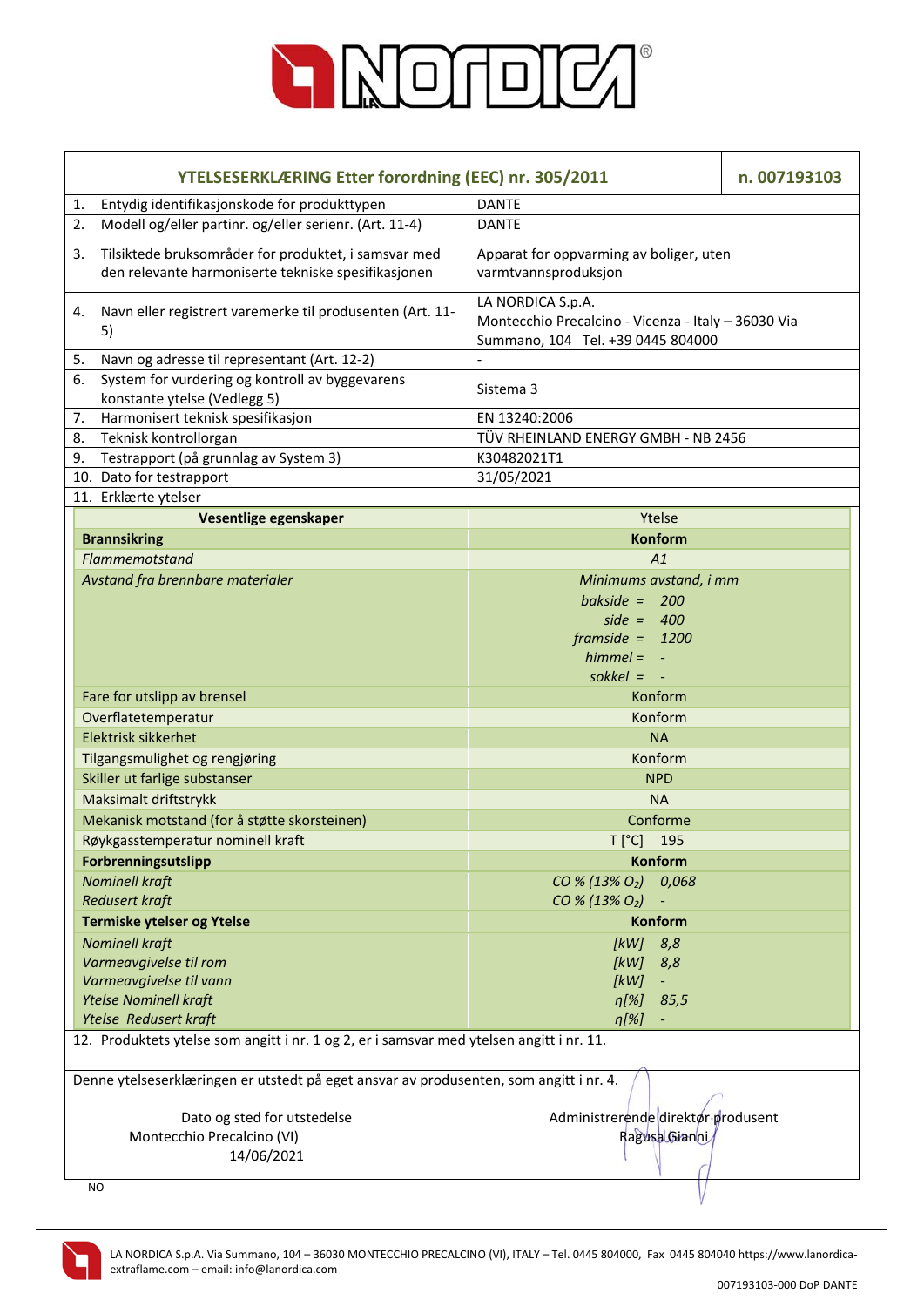

| SUORITUSTASOILMOITUS Asetuksen (EU) nro 305/2011 mukaisesti |                                                                                                                       |                                                                                                               | n. 007193103 |
|-------------------------------------------------------------|-----------------------------------------------------------------------------------------------------------------------|---------------------------------------------------------------------------------------------------------------|--------------|
| 1.                                                          | Tuotetyypin yksilöllinen tunniste                                                                                     | <b>DANTE</b>                                                                                                  |              |
| 2.                                                          | Malli ja/tai eränro ja/tai sarjanro (Art.11-4)                                                                        | <b>DANTE</b>                                                                                                  |              |
| 3.                                                          | Sovellettavan yhdenmukaistetun teknisen eritelmän<br>mukainen tuotteen aiottu käyttötarkoitus tai -<br>tarkoitukset   | Kotitalouksien lämmityslaite ilman lämpimän veden<br>tuotantoa                                                |              |
| 4.                                                          | Valmistajan nimi, rekisteröity kauppanimi tai<br>tavaramerkki (Art 11-5)                                              | LA NORDICA S.p.A.<br>Montecchio Precalcino - Vicenza - Italy - 36030 Via<br>Summano, 104 Tel. +39 0445 804000 |              |
| 5.                                                          | Valtuutetun edustajan nimi ja osoite (Art 12-2)                                                                       |                                                                                                               |              |
| 6.                                                          | Tuotteen suoritustason pysyvyyden arviointi- ja<br>varmennusjärjestelmä (Liite 5)                                     | Sistema 3                                                                                                     |              |
| 7.                                                          | Yhdenmukaistettu tekninen eritelmä                                                                                    | EN 13240:2006                                                                                                 |              |
| 8.                                                          | Ilmoitettu laitos                                                                                                     | TÜV RHEINLAND ENERGY GMBH - NB 2456                                                                           |              |
| 9.                                                          | Arvioinnin numero (System 3 perusteella)                                                                              | K30482021T1                                                                                                   |              |
|                                                             | 10. Myöntämispäivä testiraportin                                                                                      | 31/05/2021                                                                                                    |              |
|                                                             | 11. Ilmoitetut suoritustasot                                                                                          |                                                                                                               |              |
|                                                             | Perusominaisuudet                                                                                                     | Suoritustaso                                                                                                  |              |
|                                                             | <b>Paloturvallisuus</b>                                                                                               | Laadun mukainen                                                                                               |              |
|                                                             | Palotekninen käyttäytyminen                                                                                           | A1                                                                                                            |              |
|                                                             | Etäisyys pal. mater.                                                                                                  | Minimietäisyys mm                                                                                             |              |
|                                                             |                                                                                                                       | takaosa = $200$                                                                                               |              |
|                                                             |                                                                                                                       | $sivu = 400$                                                                                                  |              |
|                                                             |                                                                                                                       | $etuosa = 1200$                                                                                               |              |
|                                                             |                                                                                                                       | $katto = -$                                                                                                   |              |
|                                                             |                                                                                                                       | $lattice = -$                                                                                                 |              |
|                                                             | Riski polttoaineen valumiselle                                                                                        | Laadun mukainen                                                                                               |              |
|                                                             | Pinnan lämpötila                                                                                                      | Laadun mukainen                                                                                               |              |
|                                                             | Sähköturvallisuus                                                                                                     | <b>NA</b>                                                                                                     |              |
|                                                             | Pääsy ja puhdistus                                                                                                    | Laadun mukainen                                                                                               |              |
|                                                             | Vaarallisten aineiden päästö                                                                                          | <b>NPD</b>                                                                                                    |              |
|                                                             | Toiminnan maksimipaine                                                                                                | <b>NA</b>                                                                                                     |              |
|                                                             | Mekaaninen kestävyys (kestää uunin painon)                                                                            | Laadun mukainen                                                                                               |              |
|                                                             | Savujen lämpötila nimellisteho                                                                                        | T [°C] 195                                                                                                    |              |
|                                                             | Palamistuotteiden päästöt                                                                                             | Laadun mukainen                                                                                               |              |
|                                                             | Nimellisteho                                                                                                          | CO % (13% O <sub>2</sub> )<br>0,068                                                                           |              |
|                                                             | Rajoitettu teho                                                                                                       | CO % (13% O <sub>2</sub> )                                                                                    |              |
|                                                             | Lämpöteho Ja Tuotto                                                                                                   | Laadun mukainen                                                                                               |              |
|                                                             | Nimellisteho                                                                                                          | [ $kW$ ]<br>8,8                                                                                               |              |
|                                                             | Ympäristöön kohdistuva teho                                                                                           | [kW]<br>8,8                                                                                                   |              |
|                                                             | Veteen siirtyvä teho                                                                                                  | [kW]<br>$\blacksquare$                                                                                        |              |
|                                                             | Tuotto Nimellisteho                                                                                                   | $\eta[\%]$<br>85,5                                                                                            |              |
|                                                             | Tuotto Rajoitettu teho                                                                                                | $\eta[\%]$                                                                                                    |              |
|                                                             | 12. Edellä 1 ja 2 kohdassa yksilöidyn tuotteen suoritustasot ovat 11 kohdassa ilmoitettujen suoritustasojen mukaiset. |                                                                                                               |              |
|                                                             | Tämä suoritustasoilmoitus on annettu 4 kohdassa ilmoitetun valmistajan yksinomaisella yastuulla.                      |                                                                                                               |              |
|                                                             | Myöntämispvm ja -paikka                                                                                               | Valmistuksesta vastaava pääjohtaja                                                                            |              |
|                                                             | Montecchio Precalcino (VI)                                                                                            | Ragusa Gianni                                                                                                 |              |
|                                                             | 14/06/2021                                                                                                            |                                                                                                               |              |
|                                                             | FI.                                                                                                                   |                                                                                                               |              |

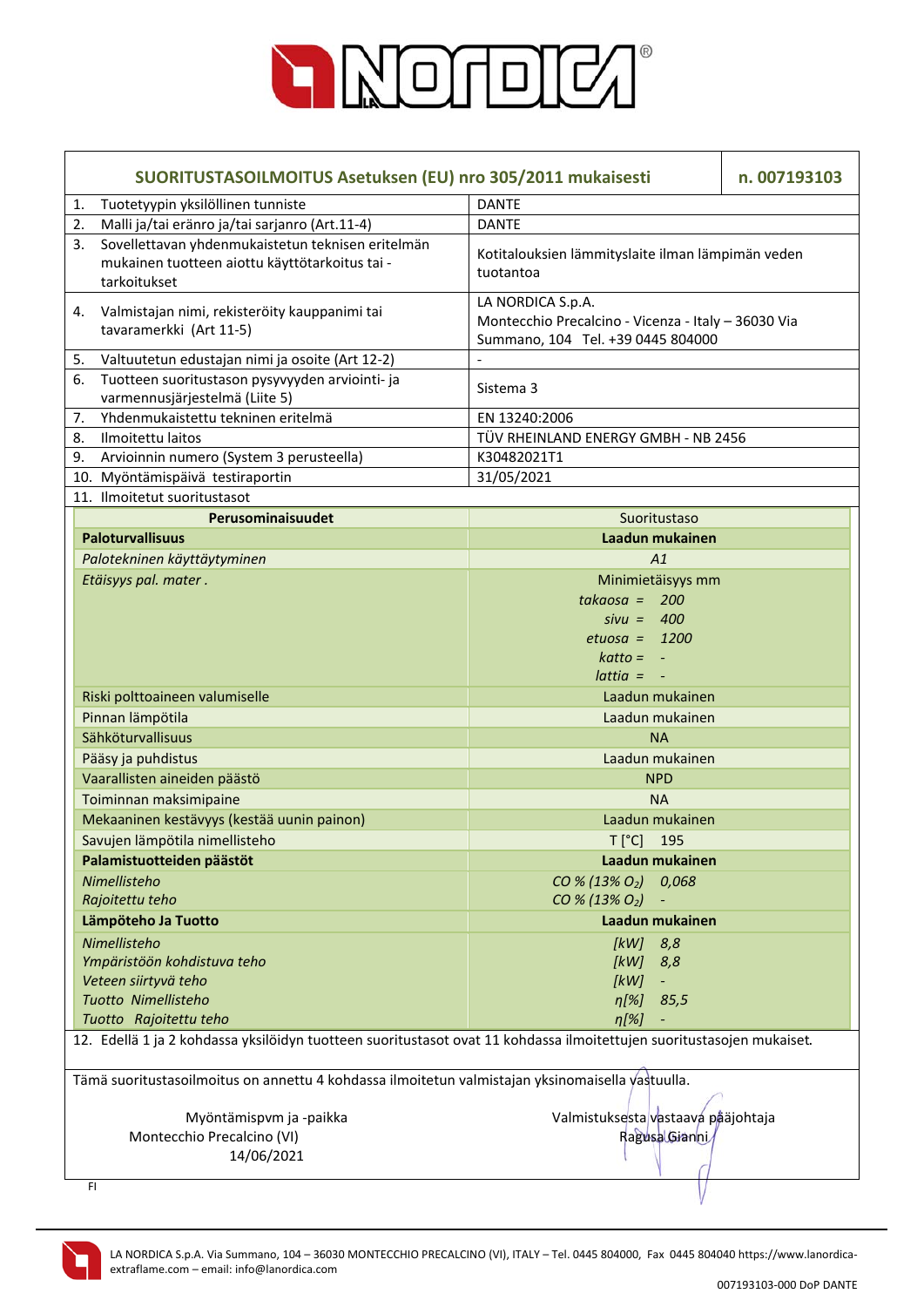

|    | PROHLÁŠENÍ O VLASTNOSTECH Podle nařízení (EU) č. 305/2011<br>n. 007193103                               |                                                                                                               |  |
|----|---------------------------------------------------------------------------------------------------------|---------------------------------------------------------------------------------------------------------------|--|
| 1. | Jedinečný identifikační kód výrobku - typu v                                                            | <b>DANTE</b>                                                                                                  |  |
| 2. | Model a/nebo č. šarže a/nebo č. série (Čl.11-4)                                                         | <b>DANTE</b>                                                                                                  |  |
| 3. | Zamýšlené použití výrobku v souladu s příslušnými<br>harmonizovanými technickými normami                | Zařízení pro vytápění domácností, bez výroby teplé vody                                                       |  |
|    | 4. Jméno nebo obchodní značka výrobce (Čl. 11-5)                                                        | LA NORDICA S.p.A.<br>Montecchio Precalcino - Vicenza - Italy - 36030 Via<br>Summano, 104 Tel. +39 0445 804000 |  |
| 5. | Jméno a adresa zástupce (Čl. 12-2)                                                                      |                                                                                                               |  |
| 6. | Systém posuzování a ověřování stálosti vlastností<br>(Příloha 5)                                        | Sistema 3                                                                                                     |  |
| 7. | Harmonizovaná technická norma                                                                           | EN 13240:2006                                                                                                 |  |
| 8. | Registrovaná laboratoř                                                                                  | TÜV RHEINLAND ENERGY GMBH - NB 2456                                                                           |  |
| 9. | Číslo zkušebního protokolu (podle System 3)                                                             | K30482021T1                                                                                                   |  |
|    | 10. Datum protokolu o zkoušce                                                                           | 31/05/2021                                                                                                    |  |
|    | 11. Prohlášené vlastnosti                                                                               |                                                                                                               |  |
|    | Základní charakteristiky                                                                                | <b>Vlastnost</b>                                                                                              |  |
|    | Požární bezpečnost                                                                                      | V souladu                                                                                                     |  |
|    | Reakce na oheň                                                                                          | A1                                                                                                            |  |
|    | Vzdálenost od hořlavých materiálů                                                                       | Minimální vzdálenost, v mm                                                                                    |  |
|    |                                                                                                         | $vzadu = 200$                                                                                                 |  |
|    |                                                                                                         | $na boku = 400$                                                                                               |  |
|    |                                                                                                         | $zepředu = 1200$                                                                                              |  |
|    |                                                                                                         | strop = $-$                                                                                                   |  |
|    |                                                                                                         | $p$ odlaha = $-$                                                                                              |  |
|    | Riziko rozlití paliva                                                                                   | V souladu                                                                                                     |  |
|    | Teplota povrchu                                                                                         | V souladu                                                                                                     |  |
|    | Elektrická bezpečnost                                                                                   | <b>NA</b>                                                                                                     |  |
|    | Dostupnost a čištění                                                                                    | V souladu                                                                                                     |  |
|    | Uvolňování nebezpečných látek                                                                           | <b>NPD</b>                                                                                                    |  |
|    | Maximální provozní tlak                                                                                 | <b>NA</b>                                                                                                     |  |
|    | Mechanická pevnost (na podporu komínu)                                                                  | V souladu                                                                                                     |  |
|    | Teplota spalin jmenovitý výkon                                                                          | $T[^{\circ}C]$ 195                                                                                            |  |
|    | <b>Emise spalin</b>                                                                                     | V souladu                                                                                                     |  |
|    | Jmenovitý výkon                                                                                         | $CO % (13% O2)$ 0,068                                                                                         |  |
|    | Snížený výkon                                                                                           | CO % (13% O <sub>2</sub> )                                                                                    |  |
|    | Tepelné vlastnosti a Výtěžnost                                                                          | V souladu                                                                                                     |  |
|    | Jmenovitý výkon                                                                                         | 8,8<br>[kW]                                                                                                   |  |
|    | Výkon přenášený do prostředí                                                                            | [kW]<br>8,8                                                                                                   |  |
|    | Výkon přenášený do vody                                                                                 | [kW]                                                                                                          |  |
|    | Výtěžnost Jmenovitý výkon                                                                               | $\eta[\%]$<br>85,5                                                                                            |  |
|    | Výtěžnost Snížený výkon                                                                                 | $\eta$ [%]                                                                                                    |  |
|    | 12. Výkon výrobku uvedeného v bodech 1 a 2 je v souladu s vlastnostmi uvedenými v prohlášení v bodě 11. |                                                                                                               |  |
|    | Toto prohlášení o vlastnostech se vydává na výhradní odpovědnost výrobce uvedeného v bodě 4.            |                                                                                                               |  |
|    | Zmocnený jednatel výrobce<br>Místo a datum vydání                                                       |                                                                                                               |  |
|    | Ragusa Gianni<br>Montecchio Precalcino (VI)                                                             |                                                                                                               |  |
|    | 14/06/2021                                                                                              |                                                                                                               |  |
|    |                                                                                                         |                                                                                                               |  |
|    | CZ                                                                                                      |                                                                                                               |  |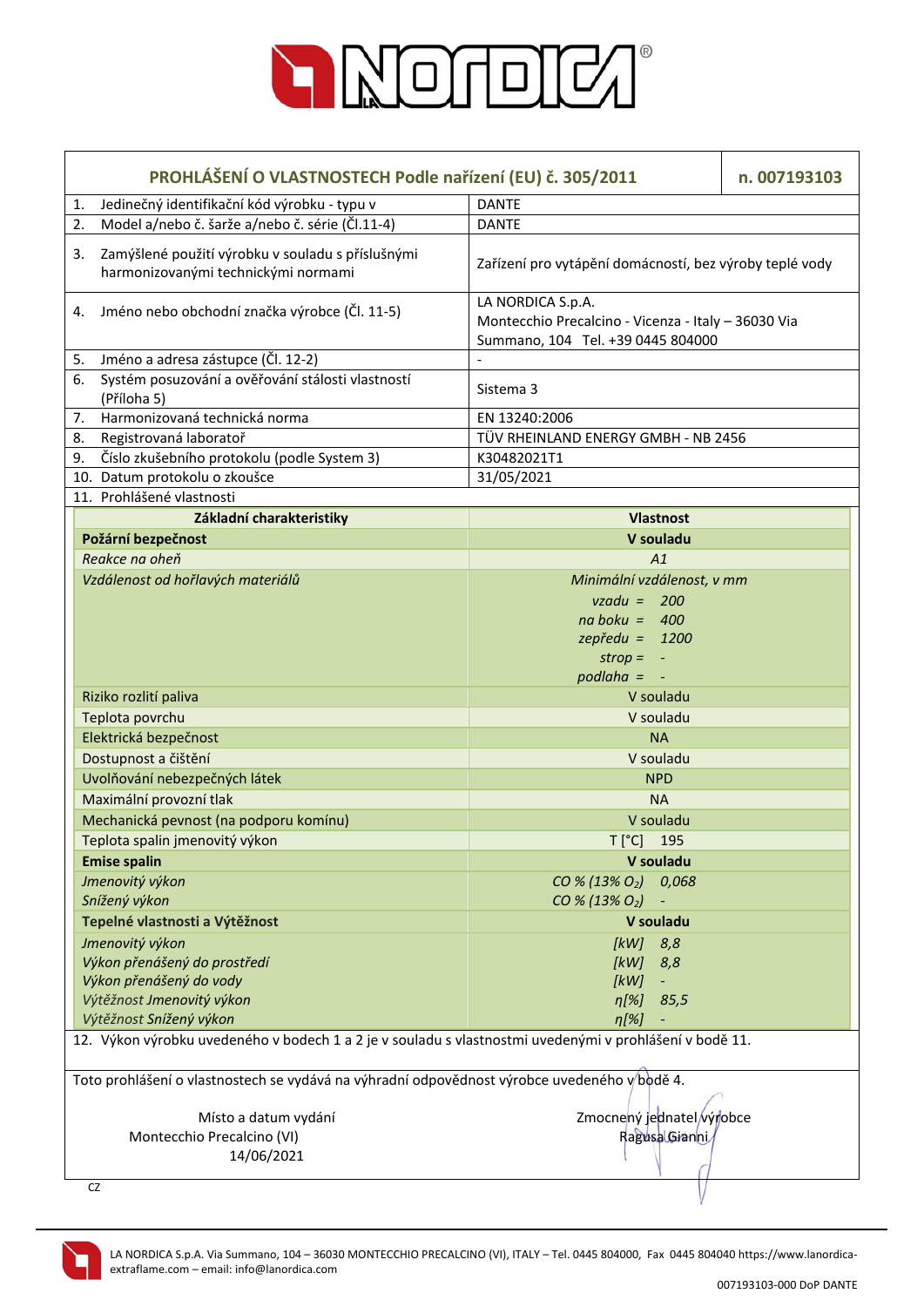

|    | IZJAVA O ZMOGLJIVOSTIH Glede na določila (UE) št. 305/2011<br>n. 007193103                        |                                                                                                               |  |  |
|----|---------------------------------------------------------------------------------------------------|---------------------------------------------------------------------------------------------------------------|--|--|
| 1. | Specifična kodna oznaka izdelka-tipa                                                              | <b>DANTE</b>                                                                                                  |  |  |
| 2. | Model in/ali št. partije in/ali št. serije (Čl. 11-4)                                             | <b>DANTE</b>                                                                                                  |  |  |
| 3. | Predvidena uporaba izdelka glede na ustrezno skladno<br>tehnično normo                            | Naprava za ogrevanje v gospodinjstvu, brez priprave tople<br>vode                                             |  |  |
| 4. | Ime in znamka, ki ju je proizvajalec registriral (Čl. 11-5)                                       | LA NORDICA S.p.A.<br>Montecchio Precalcino - Vicenza - Italy - 36030 Via<br>Summano, 104 Tel. +39 0445 804000 |  |  |
| 5. | Ime in naslov zastopnika (Čl. 12-2)                                                               |                                                                                                               |  |  |
| 6. | Sistem ocenjevanja in preverjanja konstantnosti lastnosti<br>(Priloga 5)                          | Sistema 3                                                                                                     |  |  |
| 7. | Skladna tehnična specifika                                                                        | EN 13240:2006                                                                                                 |  |  |
| 8. | Priglašeni laboratorij                                                                            | TÜV RHEINLAND ENERGY GMBH - NB 2456                                                                           |  |  |
| 9. | Število poročila o preizkusu (glede na Sistem 3)                                                  | K30482021T1                                                                                                   |  |  |
|    | 10. Datum poročila o preskusu                                                                     | 31/05/2021                                                                                                    |  |  |
|    | 11. Navedene zmogljivosti                                                                         |                                                                                                               |  |  |
|    | <b>Bistvene značilnosti</b>                                                                       | Zmogljivost                                                                                                   |  |  |
|    | Protipožarna zaščita                                                                              | <b>Ustreza</b>                                                                                                |  |  |
|    | Požarna odpornost                                                                                 | A1                                                                                                            |  |  |
|    | Razdalja od gorljivih materialov                                                                  | Minimalna razdalja, v mm                                                                                      |  |  |
|    |                                                                                                   | zadaj = $200$                                                                                                 |  |  |
|    |                                                                                                   | stransko = $400$                                                                                              |  |  |
|    |                                                                                                   | spredaj = $1200$                                                                                              |  |  |
|    |                                                                                                   | $strop = -$                                                                                                   |  |  |
|    |                                                                                                   | $t/a = -$                                                                                                     |  |  |
|    | Tveganje za razlitje goriva                                                                       | Ustreza                                                                                                       |  |  |
|    | Temperatura na površini                                                                           | Ustreza                                                                                                       |  |  |
|    | Električna varnost                                                                                | <b>NA</b>                                                                                                     |  |  |
|    | Dostopnost in čiščenje                                                                            | Ustreza                                                                                                       |  |  |
|    | Sproščanje nevarnih snovi                                                                         | <b>NPD</b>                                                                                                    |  |  |
|    | Maksimalni delovni pritisk                                                                        | <b>NA</b>                                                                                                     |  |  |
|    | Mehanska upornost (za podporo kamina)                                                             | <b>Ustreza</b>                                                                                                |  |  |
|    | Temperatura dimnih plinov nominalna moč                                                           | T [°C] 195                                                                                                    |  |  |
|    | Izpusti produktov zgorevanja                                                                      | <b>Ustreza</b>                                                                                                |  |  |
|    | Nominalna moč<br>Zmanjšana moč                                                                    | CO % (13% O <sub>2</sub> ) 0,068<br>CO % (13% O <sub>2</sub> )                                                |  |  |
|    | Termične lastnosti in Izkoristek                                                                  | <b>Ustreza</b>                                                                                                |  |  |
|    | Nominalna moč                                                                                     | [kW]<br>8,8                                                                                                   |  |  |
|    | Uporabna moč za okolje                                                                            | [kW]<br>8,8                                                                                                   |  |  |
|    | Moč vode                                                                                          | [kW]<br>$\blacksquare$                                                                                        |  |  |
|    | Izkoristek Nominalna moč                                                                          | $n[%]$ 85,5                                                                                                   |  |  |
|    | Izkoristek Zmanjšana moč                                                                          | $\eta[\%]$                                                                                                    |  |  |
|    | 12. Zmogljivost izdelka, navedena v toškah 1 in 2 je skladna z navedeno zmogljivostjo v točki 11. |                                                                                                               |  |  |
|    | Za izdajo te deklaracije je odgovoren izrecno proizvajalec, naveden v točki 4.                    |                                                                                                               |  |  |
|    | Datun in mesto izdaje                                                                             | Izvršni direktor proizvajalca                                                                                 |  |  |
|    | Montecchio Precalcino (VI)<br>Ragusa Gianni                                                       |                                                                                                               |  |  |
|    | 14/06/2021                                                                                        |                                                                                                               |  |  |
|    | <b>SL</b>                                                                                         |                                                                                                               |  |  |

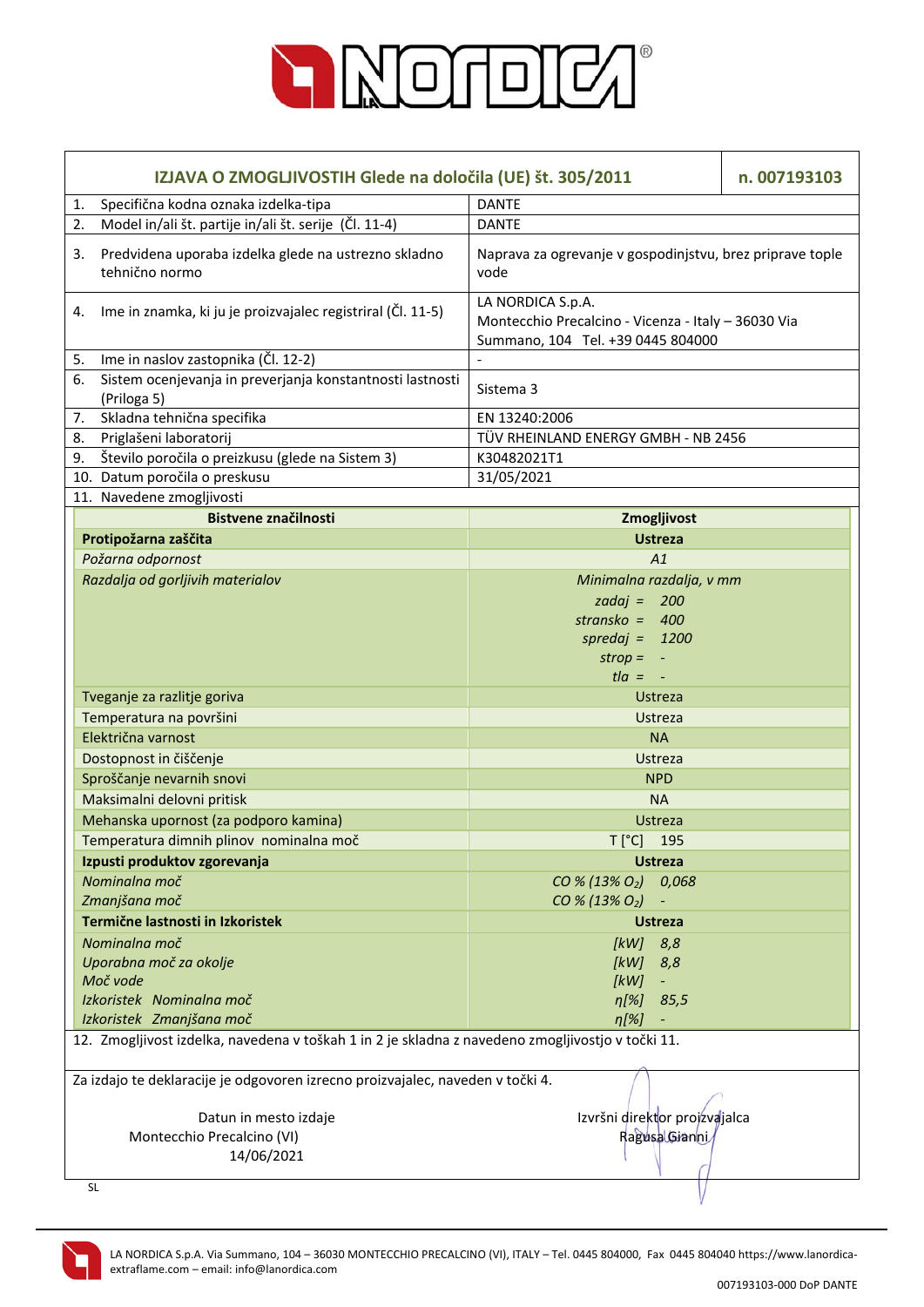

| IZJAVA O UČINKOVITOSTI Prema uredbi (UE) br. 305/2011                                           |                                                                              | n. 007193103                                                                                                  |  |  |
|-------------------------------------------------------------------------------------------------|------------------------------------------------------------------------------|---------------------------------------------------------------------------------------------------------------|--|--|
| 1.                                                                                              | Jedinstveni identifikator proizvoda-tipa<br><b>DANTE</b>                     |                                                                                                               |  |  |
| 2.                                                                                              | Model i/ili br. grupe proizvoda i/ili br. serije (Art.11-4)                  | <b>DANTE</b>                                                                                                  |  |  |
| 3.                                                                                              | Namjenska uporaba proizvoda u skladu sa važećim<br>tehničkim specifikacijama | Uređaj za grijanje domaćinstava bez proizvodnje tople<br>vode                                                 |  |  |
| 4.                                                                                              | Ime ili zaštitni znak proizvođača (Art 11-5)                                 | LA NORDICA S.p.A.<br>Montecchio Precalcino - Vicenza - Italy - 36030 Via<br>Summano, 104 Tel. +39 0445 804000 |  |  |
| 5.                                                                                              | Ime i adresa zastupnika (Art 12-2)                                           |                                                                                                               |  |  |
| 6.                                                                                              | Sustav ocjenjivanja i provjere stalnosti performanse<br>(Prilog 5)           | Sistema 3                                                                                                     |  |  |
| 7.                                                                                              | Tehnička specifikacija                                                       | EN 13240:2006                                                                                                 |  |  |
| 8.                                                                                              | Obaviješteni laboratorij                                                     | TÜV RHEINLAND ENERGY GMBH - NB 2456                                                                           |  |  |
| 9.                                                                                              | Broj probnog izvješća (na osnovu Systema 3)                                  | K30482021T1                                                                                                   |  |  |
|                                                                                                 | 10. Datum izvještaju o ispitivanju                                           | 31/05/2021                                                                                                    |  |  |
|                                                                                                 | 11. Izjavljene performanse                                                   |                                                                                                               |  |  |
|                                                                                                 | Osnovne značajke                                                             | Performanse                                                                                                   |  |  |
|                                                                                                 | Zaštita od požara                                                            | <b>U</b> skladu                                                                                               |  |  |
|                                                                                                 | Reakcija na vatru                                                            | A1                                                                                                            |  |  |
|                                                                                                 | Udaljenost od goriva materijala                                              | Minimalna udaljenost, izražena u mm                                                                           |  |  |
|                                                                                                 |                                                                              | $pozadi = 200$                                                                                                |  |  |
|                                                                                                 |                                                                              | bočno = $400$                                                                                                 |  |  |
|                                                                                                 |                                                                              | sprijeda = $1200$                                                                                             |  |  |
|                                                                                                 |                                                                              | $strop = -$                                                                                                   |  |  |
|                                                                                                 |                                                                              | $t$ lo = $-$                                                                                                  |  |  |
|                                                                                                 | Otpornost na vatru                                                           | U skladu                                                                                                      |  |  |
|                                                                                                 | Površinska temperatura                                                       | U skladu                                                                                                      |  |  |
|                                                                                                 | Električna sigurnost                                                         | <b>NA</b>                                                                                                     |  |  |
|                                                                                                 | Pristupačnost i čišćenje                                                     | U skladu                                                                                                      |  |  |
|                                                                                                 | Otpuštanje opasnih tvari                                                     | <b>NPD</b>                                                                                                    |  |  |
|                                                                                                 | Maksimalni radni tlak                                                        | <b>NA</b>                                                                                                     |  |  |
|                                                                                                 | Mehanička čvrstoća (da bi poduprijela kamin)                                 | U skladu                                                                                                      |  |  |
|                                                                                                 | Temperatura dima nazivna snaga                                               | T [°C] 195                                                                                                    |  |  |
|                                                                                                 | Ispuštanje produkata izgaranja                                               | U skladu                                                                                                      |  |  |
|                                                                                                 | Na nazivnoj snazi                                                            | $CO % (13% O2)$ 0,068                                                                                         |  |  |
|                                                                                                 | Na smanjenoj snazi                                                           | CO % (13% O <sub>2</sub> )                                                                                    |  |  |
|                                                                                                 | Toplinska svojstva i Performanse                                             | U skladu                                                                                                      |  |  |
|                                                                                                 | Nazivna snaga                                                                | 8,8<br>[kW]                                                                                                   |  |  |
|                                                                                                 | Izlazna snaga okruženja                                                      | [ $kW$ ]<br>8,8                                                                                               |  |  |
|                                                                                                 | Snaga prenesena na vodu                                                      | [kW]<br>$\overline{\phantom{a}}$                                                                              |  |  |
|                                                                                                 | Performanse Nazivna snaga                                                    | $\eta[\%]$<br>85,5                                                                                            |  |  |
|                                                                                                 | Performanse Smanjena snaga                                                   | $n[\%]$<br>÷                                                                                                  |  |  |
| 12. Performansa proizvoda iz točke 1. i 2. je u skladu s deklariranom performansom iz točke 11. |                                                                              |                                                                                                               |  |  |
| Ova izjava o performansama se izdaje u isključivoj odgovornosti proizvođača ako pod točkom 4    |                                                                              |                                                                                                               |  |  |
|                                                                                                 | Predsjednik Uprave proizvođač<br>Mjesto i datum izdavanja                    |                                                                                                               |  |  |
|                                                                                                 | Montecchio Precalcino (VI)<br>Ragusa Gianni                                  |                                                                                                               |  |  |
|                                                                                                 | 14/06/2021                                                                   |                                                                                                               |  |  |
|                                                                                                 |                                                                              |                                                                                                               |  |  |
|                                                                                                 | <b>CR</b>                                                                    |                                                                                                               |  |  |

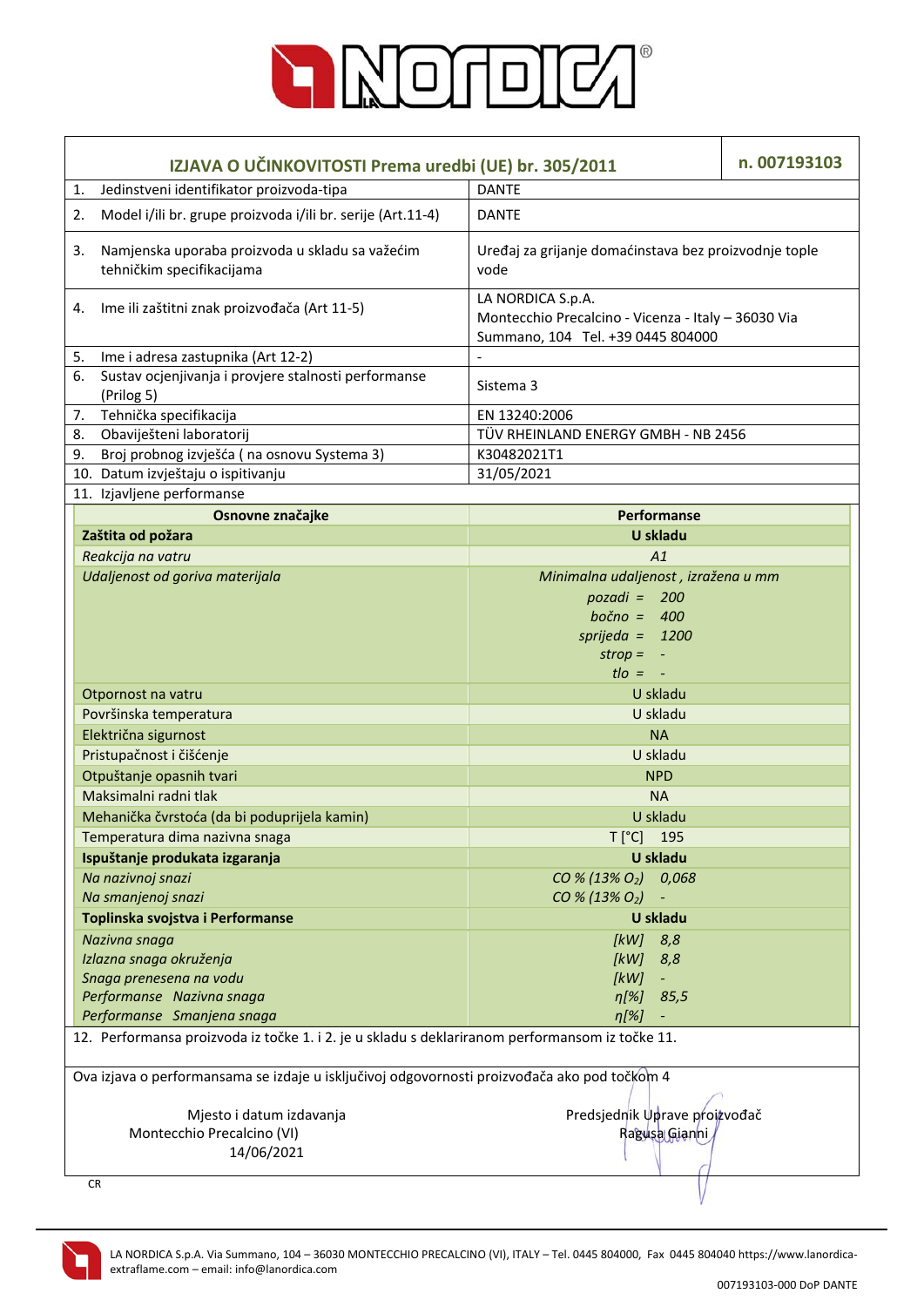

| ΔΗΛΩΣΗ ΑΠΟΔΟΣΗΣ Με βάση τον κανονισμό (ΕΕ) αρ. 305/2011                                                           | n. 007193103                                        |  |  |  |
|-------------------------------------------------------------------------------------------------------------------|-----------------------------------------------------|--|--|--|
| 1. Μοναδικός κωδικός αναγνώρισης του προϊόντος-τύπου                                                              | <b>DANTE</b>                                        |  |  |  |
| 2. Μοντέλο ή/και αρ. παρτίδας ή/και αύξων αρ. (Άρθρο 11-4)                                                        | <b>DANTE</b>                                        |  |  |  |
| 3. Προβλεπόμενες χρήσεις του προϊόντος σύμφωνα με τις                                                             | Συσκευή οικιακής θέρμανσης, χωρίς σύστημα παραγωγής |  |  |  |
| εναρμονισμένες τεχνικές προδιαγραφές                                                                              | ζεστού νερού                                        |  |  |  |
|                                                                                                                   | LA NORDICA S.p.A.                                   |  |  |  |
| 4. Καταχωρημένη επωνυμία ή εμπορικό σήμα του                                                                      | Montecchio Precalcino - Vicenza - Italy - 36030 Via |  |  |  |
| κατασκευαστή (Άρθρο 11)                                                                                           | Summano, 104 Tel. +39 0445 804000                   |  |  |  |
| 5. Όνομα και διεύθυνση του εντολοδόχου (Άρθρο 12-2)                                                               | $\overline{\phantom{a}}$                            |  |  |  |
| 6. Σύστημα εκτίμησης και επαλήθευσης της σταθερότητας                                                             |                                                     |  |  |  |
| της επίδοσης (Συνημμένο 5)                                                                                        | Sistema 3                                           |  |  |  |
| 7. Εναρμονισμένη τεχνική προδιαγραφή                                                                              | EN 13240:2006                                       |  |  |  |
| 8. Κοινοποιημένο εργαστήριο                                                                                       | TÜV RHEINLAND ENERGY GMBH - NB 2456                 |  |  |  |
| 9. Αριθμός αναφοράς της δοκιμής (με βάση το System 3)                                                             | K30482021T1                                         |  |  |  |
| Ημερομηνία της έκθεσης δοκιμής<br>10.                                                                             | 31/05/2021                                          |  |  |  |
| Δηλωμένες επιδόσεις<br>11.                                                                                        |                                                     |  |  |  |
| Βασικά χαρακτηριστικά                                                                                             | Επιδόσεις                                           |  |  |  |
| Αντιπυρική ασφάλεια                                                                                               | Σύμφωνη                                             |  |  |  |
| Αντίδραση στη φωτιά                                                                                               | A1                                                  |  |  |  |
| Απόσταση από το καύσιμο υλικό                                                                                     | Ελάχιστη απόσταση, σε mm                            |  |  |  |
|                                                                                                                   | πίσω μέρος =<br>200                                 |  |  |  |
|                                                                                                                   | $πλευρά =$<br>400                                   |  |  |  |
|                                                                                                                   | μπροστινό μέρος = 1200                              |  |  |  |
|                                                                                                                   | $t\alpha\beta\dot{\alpha}v\iota =$<br>- 4           |  |  |  |
|                                                                                                                   | $\epsilon \delta \alpha \varphi$ ος =<br>$\sim$ $-$ |  |  |  |
| Αντοχή στη φωτιά                                                                                                  | Σύμφωνη                                             |  |  |  |
| Επιφανειακή θερμοκρασία                                                                                           | Σύμφωνη                                             |  |  |  |
| Ηλεκτρική ασφάλεια                                                                                                | <b>NA</b>                                           |  |  |  |
| Πρόσβαση και καθαρισμός                                                                                           | Σύμφωνη                                             |  |  |  |
| Απελευθέρωση επικίνδυνων ουσιών                                                                                   | <b>NPD</b>                                          |  |  |  |
| Μέγιστη πίεση λειτουργίας                                                                                         | <b>NA</b>                                           |  |  |  |
| Μηχανική αντοχή (για να υποβαστάζει το τζάκι)                                                                     | Σύμφωνη                                             |  |  |  |
| Θερμοκρασία καπνών ονομαστική Ισχύς                                                                               | $T[^{\circ}C]$<br>195                               |  |  |  |
| Εκπομπές προϊόντων καύσης                                                                                         | Σύμφωνη                                             |  |  |  |
| σε ονομαστική ισχύ                                                                                                | CO % (13% O <sub>2</sub> ) 0.068                    |  |  |  |
| σε μειωμένη ισχύ                                                                                                  | $CO % (13% O2) -$                                   |  |  |  |
| Θερμικές επιδόσεις και Απόδοση                                                                                    | Σύμφωνη                                             |  |  |  |
|                                                                                                                   |                                                     |  |  |  |
| Ονομαστική Ισχύς<br>Ισχύς παραγωγής στο περιβάλλον                                                                | $[kW]$ 8,8                                          |  |  |  |
| Ισχύς που προσδίδεται στο νερό                                                                                    | [kW]<br>8,8<br>[kW]                                 |  |  |  |
| Απόδοση σε ονομαστική ισχύ                                                                                        | $\eta$ [%]                                          |  |  |  |
| Απόδοση σε μειωμένη ισχύ                                                                                          | 85,5<br>$\eta$ [%]                                  |  |  |  |
| 12. Η απόδοση του προϊόντος που αναφέρεται στα σημεία 1 και 2 είναι σύμφωνη με τη δηλωμένη απόδοση στο σημείο 11. |                                                     |  |  |  |
|                                                                                                                   |                                                     |  |  |  |
| Εκδίδεται η παρούσα δήλωση απόδοσης υπό την αποκλειστική ευθύνη του κατασκευαστή που αναφέρεται στο σημείο 4.     |                                                     |  |  |  |
| Διευθύνων Σύμβουλος κατασκευαστής<br>Τόπος και ημερομηνία της έκδοσης                                             |                                                     |  |  |  |
| Montecchio Precalcino (VI)                                                                                        | Ragusa Gianni                                       |  |  |  |
| 14/06/2021                                                                                                        |                                                     |  |  |  |
|                                                                                                                   |                                                     |  |  |  |
| EL.                                                                                                               |                                                     |  |  |  |

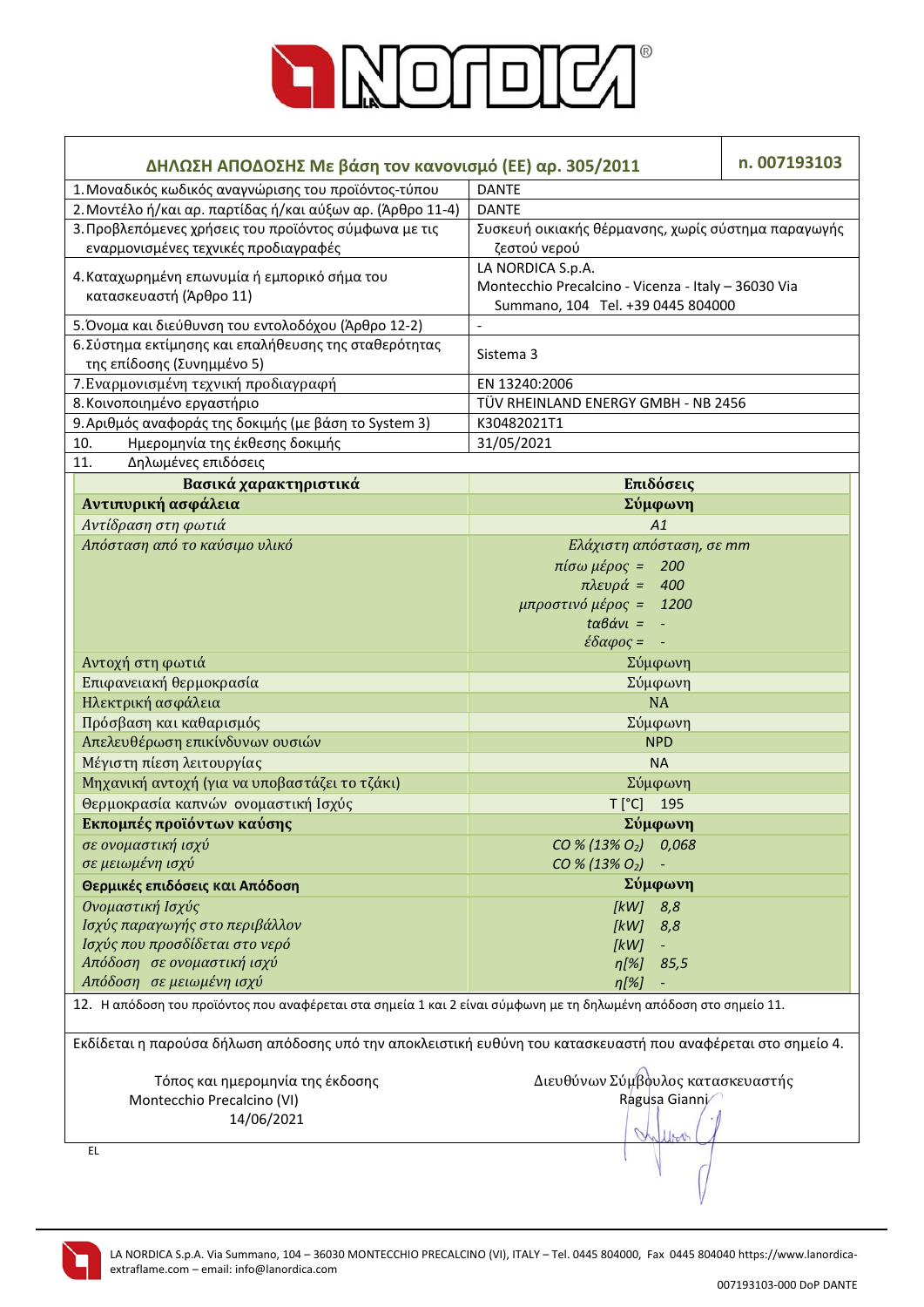

| <b>PRESTATIEVERKLARING Volgens Verordening (EU) nr. 305/2011</b>                                                             |                                                                                                               | n. 007193103 |  |  |
|------------------------------------------------------------------------------------------------------------------------------|---------------------------------------------------------------------------------------------------------------|--------------|--|--|
| 1. Unieke identificatiecode van het producttype                                                                              | <b>DANTE</b>                                                                                                  |              |  |  |
| 2. Model en/of lotnr. en/of serienummer (Art.11-4)                                                                           | <b>DANTE</b>                                                                                                  |              |  |  |
| 3. Het beoogde gebruik van het product in overeenstemming<br>met de toepasselijke geharmoniseerde technische<br>specificatie | Apparaat voor huishoudelijke verwarming, zonder<br>warmwaterproductie                                         |              |  |  |
| 4. Naam of handelsmerk van de fabrikant (Art 11-5)                                                                           | LA NORDICA S.p.A.<br>Montecchio Precalcino - Vicenza - Italy - 36030 Via<br>Summano, 104 Tel. +39 0445 804000 |              |  |  |
| 5. Naam en adres van de gemachtigde (Art. 12-2)                                                                              |                                                                                                               |              |  |  |
| 6. Systeem voor de beoordeling en verificatie van de<br>prestatiebestendigheid (Bijlage 5)                                   | Sistema 3                                                                                                     |              |  |  |
| 7. Geharmoniseerde technische specificatie                                                                                   | EN 13240:2006                                                                                                 |              |  |  |
| 8. Erkend laboratorium                                                                                                       | TÜV RHEINLAND ENERGY GMBH - NB 2456                                                                           |              |  |  |
| 9. Nummer van het keuringsrapport (op grond van System 3)                                                                    | K30482021T1                                                                                                   |              |  |  |
| 10. Datum van het keuringsrapport                                                                                            | 31/05/2021                                                                                                    |              |  |  |
| 11. Aangegeven prestaties                                                                                                    |                                                                                                               |              |  |  |
| Essentiële kenmerken                                                                                                         | <b>Prestatie</b>                                                                                              |              |  |  |
| <b>Brandveiligheid</b>                                                                                                       | Conform                                                                                                       |              |  |  |
| <b>Brandprestatie</b>                                                                                                        | A1                                                                                                            |              |  |  |
| Afstand van brandbaar materiaal                                                                                              | Minimumafstand, in mm                                                                                         |              |  |  |
|                                                                                                                              | $achterzijde =$<br>200                                                                                        |              |  |  |
|                                                                                                                              | $zijkant = 400$                                                                                               |              |  |  |
|                                                                                                                              | voorzijde = $1200$                                                                                            |              |  |  |
|                                                                                                                              | $plafond =$<br>$\blacksquare$                                                                                 |              |  |  |
|                                                                                                                              | onderzijde = $-$                                                                                              |              |  |  |
| Weerstand tegen brand                                                                                                        | Conform                                                                                                       |              |  |  |
| Oppervlaktetemperatuur                                                                                                       | Conform                                                                                                       |              |  |  |
| Elektrische veiligheid                                                                                                       | <b>NA</b>                                                                                                     |              |  |  |
| Toegankelijkheid en reiniging                                                                                                | Conform                                                                                                       |              |  |  |
| Emissie van gevaarlijke stoffen                                                                                              | <b>NPD</b>                                                                                                    |              |  |  |
| Maximum bedrijfsdruk                                                                                                         | <b>NA</b>                                                                                                     |              |  |  |
| Mechanische sterkte (om de haard te ondersteunen)                                                                            | Conform                                                                                                       |              |  |  |
| Rookgastemperatuur nominaal vermogen                                                                                         | $T[^{\circ}C]$<br>195                                                                                         |              |  |  |
| Uitstoot verbrandingsproducten                                                                                               | <b>Conform</b>                                                                                                |              |  |  |
| op nominaal vermogen                                                                                                         | CO % (13% O <sub>2</sub> )<br>0,068                                                                           |              |  |  |
| op beperkt vermogen                                                                                                          | CO % (13% O <sub>2</sub> )<br>$\overline{\phantom{a}}$                                                        |              |  |  |
| <b>Thermische prestaties en Rendement</b>                                                                                    | <b>Conforme</b>                                                                                               |              |  |  |
| Nominaal vermogen                                                                                                            | [kW]<br>8,8                                                                                                   |              |  |  |
| Vermogen afgegeven aan het milieu                                                                                            | [kW]<br>8,8                                                                                                   |              |  |  |
| Vermogen afgegeven aan het water                                                                                             | [kW]                                                                                                          |              |  |  |
| Rendement op nominaal vermogen                                                                                               | $\eta$ [%]<br>85,5                                                                                            |              |  |  |
| Rendement op beperkt vermogen                                                                                                | $\eta$ [%]                                                                                                    |              |  |  |
| 12. De prestaties van het in de punten 1 en 2 bedoelde product zijn conform met de in het punt 11 aangegeven prestaties.     |                                                                                                               |              |  |  |
| Deze prestatieverklaring wordt verstrekt onder de exclusieve verantwoordelijkheid van de in punt 4 vermelde fabrikant.       |                                                                                                               |              |  |  |
| Plaats en datum van afgifte                                                                                                  | Beheerder delegeren fabrikant                                                                                 |              |  |  |
| Montecchio Precalcino (VI)                                                                                                   | Ragusa Gianni                                                                                                 |              |  |  |
| 14/06/2021                                                                                                                   |                                                                                                               |              |  |  |
| $11 - 0$<br><b>NL</b>                                                                                                        |                                                                                                               |              |  |  |

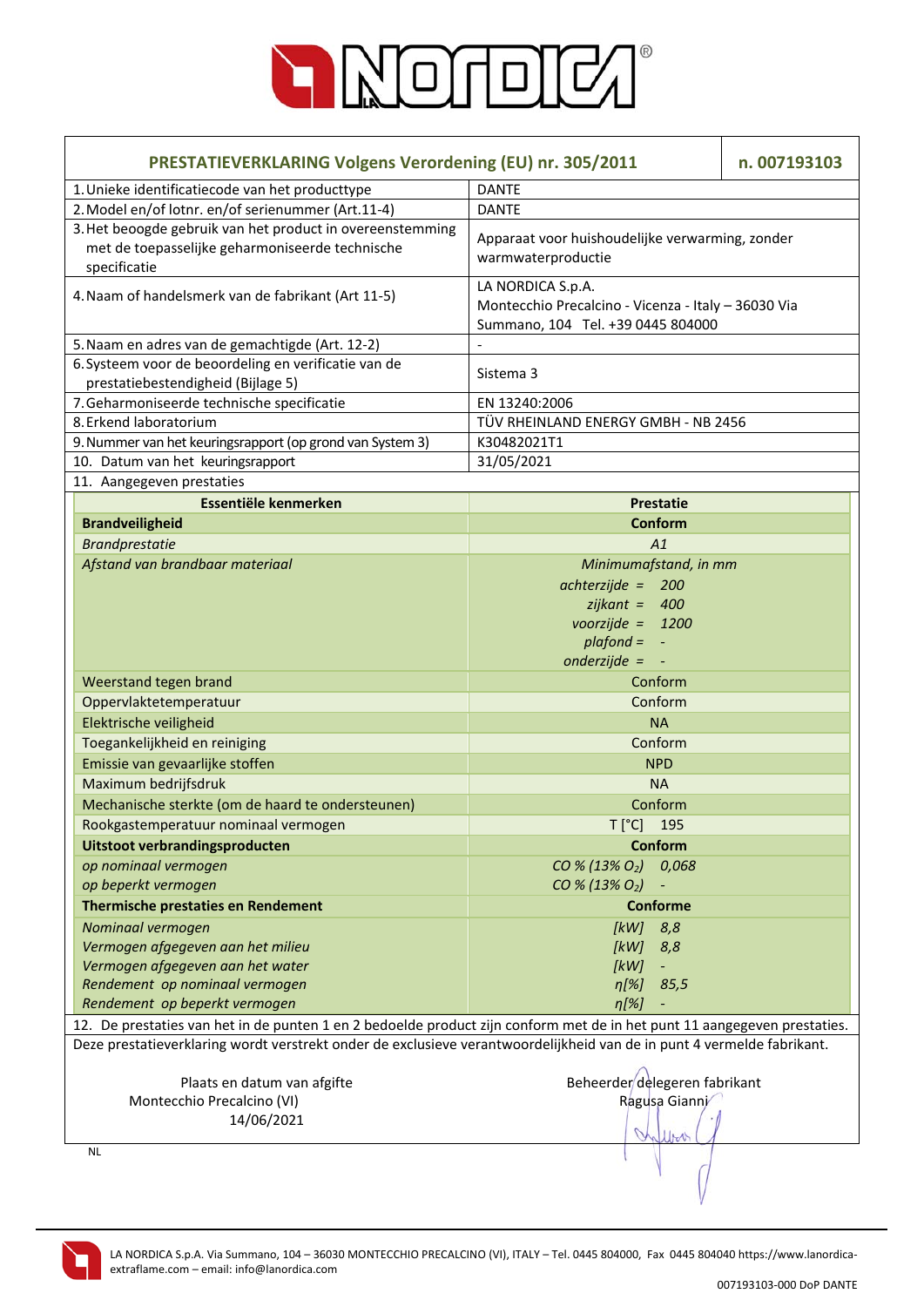

| DEKLARACJA WŁAŚCIWOŚCI UŻYTKOWYCH Na podstawie rozporządzenia (UE) nr<br>n. 007193103<br>305/2011                           |                                                                                                               |  |  |  |
|-----------------------------------------------------------------------------------------------------------------------------|---------------------------------------------------------------------------------------------------------------|--|--|--|
| 1. Unikalny identyfikator typu wyrobu                                                                                       | <b>DANTE</b>                                                                                                  |  |  |  |
| 2. Model i/lub nr partia i/lub nr serii (Art.11-4)                                                                          | <b>DANTE</b>                                                                                                  |  |  |  |
| 3. Zamierzone zastosowania produktu zgodnie z mającą                                                                        | Urządzenie do ogrzewania mieszkania, bez produkcji                                                            |  |  |  |
| zastosowanie zharmonizowaną specyfikacją techniczną                                                                         | ciepłej wody                                                                                                  |  |  |  |
| 4. Nazwa lub znak towarowy producenta (Art 11-5)                                                                            | LA NORDICA S.p.A.<br>Montecchio Precalcino - Vicenza - Italy - 36030 Via<br>Summano, 104 Tel. +39 0445 804000 |  |  |  |
| 5. Nazwa i adres przedstawiciela (Art 12-2)                                                                                 | $\overline{\phantom{a}}$                                                                                      |  |  |  |
| 6. System oceny i weryfikacji stałości właściwości użytkowych                                                               |                                                                                                               |  |  |  |
| (Załącznik 5)                                                                                                               | Sistema 3                                                                                                     |  |  |  |
| 7. Zharmonizowana specyfikacja techniczna                                                                                   | EN 13240:2006                                                                                                 |  |  |  |
| 8. Notyfikowane laboratorium                                                                                                | TÜV RHEINLAND ENERGY GMBH - NB 2456                                                                           |  |  |  |
| 9. Numer raportu z badań testowych (na podstawie Systemu 3)                                                                 | K30482021T1                                                                                                   |  |  |  |
| Data raportu z badań testowych<br>10.                                                                                       | 31/05/2021                                                                                                    |  |  |  |
| 11. Deklarowane osiągi                                                                                                      |                                                                                                               |  |  |  |
| Podstawowe właściwości                                                                                                      | Osiągi                                                                                                        |  |  |  |
| Zabezpieczenie przeciwpożarowe                                                                                              | Zgodny                                                                                                        |  |  |  |
|                                                                                                                             | A1                                                                                                            |  |  |  |
| Reakcja na ogień                                                                                                            |                                                                                                               |  |  |  |
| Odległość od mat. zł.                                                                                                       | Odległość minimalna, w mm                                                                                     |  |  |  |
|                                                                                                                             | $tvt = 200$                                                                                                   |  |  |  |
|                                                                                                                             | bok = $400$                                                                                                   |  |  |  |
|                                                                                                                             | $przód = 1200$                                                                                                |  |  |  |
|                                                                                                                             | $s$ ufit = $-$                                                                                                |  |  |  |
|                                                                                                                             | $podtoze =$                                                                                                   |  |  |  |
| Odporność na ogień                                                                                                          | Zgodny                                                                                                        |  |  |  |
| Temperatura na powierzchni                                                                                                  | Zgodny                                                                                                        |  |  |  |
| Bezpieczeństwo elektryczne                                                                                                  | <b>NA</b>                                                                                                     |  |  |  |
| Dostępność i czyszczenie                                                                                                    | Zgodny                                                                                                        |  |  |  |
| Wydzielanie niebezpiecznych substancji                                                                                      | <b>NPD</b>                                                                                                    |  |  |  |
| Maksymalne ciśnienie pracy                                                                                                  | <b>NA</b>                                                                                                     |  |  |  |
| Wytrzymałość mechaniczna (wspieranie komina)                                                                                | Zgodny                                                                                                        |  |  |  |
| Temperatura spalin moc znamionowa                                                                                           | T [°C] 195                                                                                                    |  |  |  |
| Emisja produktów spalania                                                                                                   | Zgodny                                                                                                        |  |  |  |
| przy mocy znamionowej                                                                                                       | CO % (13% O <sub>2</sub> ) 0,068                                                                              |  |  |  |
| przy mocy zmniejszonej                                                                                                      | CO % (13% O <sub>2</sub> )                                                                                    |  |  |  |
| Wydajność cieplna i Sprawność                                                                                               | Zgodny                                                                                                        |  |  |  |
| Moc znamionowa                                                                                                              | [kW]<br>8,8                                                                                                   |  |  |  |
| Moc przekazywana do otoczenia                                                                                               | [kW]<br>8,8                                                                                                   |  |  |  |
| Moc przekazywana do wody                                                                                                    | [kW]<br>$\overline{\phantom{a}}$                                                                              |  |  |  |
| Sprawność przy mocy znamionowej                                                                                             | $\eta[\%]$<br>85,5                                                                                            |  |  |  |
| Sprawność przy mocy zmniejszonej                                                                                            | $\eta[\%]$                                                                                                    |  |  |  |
| 12. Wydajność produktu, o którym mowa w pkt. 1 i 2 jest zgodna z deklarowanymi właściwościami użytkowymi w pkt 11.          |                                                                                                               |  |  |  |
|                                                                                                                             |                                                                                                               |  |  |  |
| Niniejszą deklarację właściwości użytkowych wystawia się na wyłączną odpowiedzialność producenta, o którym mowa w pkt<br>4. |                                                                                                               |  |  |  |
| Administrator delegować producent<br>Miejsce i data wydania                                                                 |                                                                                                               |  |  |  |
| Montecchio Precalcino (VI)                                                                                                  | Ragusa Gianni                                                                                                 |  |  |  |
| 14/06/2021                                                                                                                  |                                                                                                               |  |  |  |
|                                                                                                                             |                                                                                                               |  |  |  |
| PL                                                                                                                          |                                                                                                               |  |  |  |